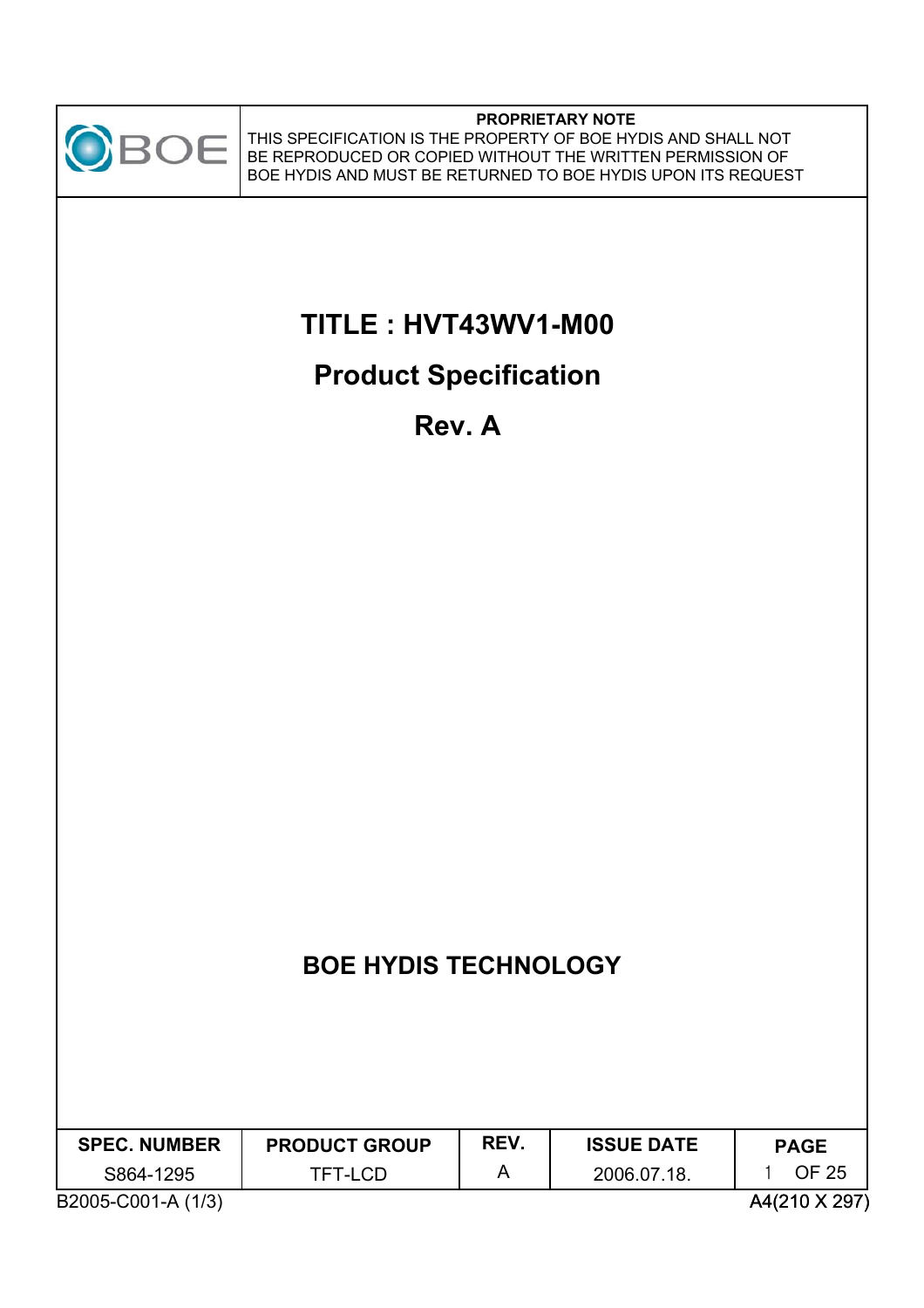

TFT LCD PRODUCT A 2006.07.18

# REVISION HISTORY

| REV.      | ECN NO.             | <b>DESCRIPTION OF CHANGES</b>                                                                                                                                                                                                                                                    | <b>DATE</b> | PREPARED                                    |
|-----------|---------------------|----------------------------------------------------------------------------------------------------------------------------------------------------------------------------------------------------------------------------------------------------------------------------------|-------------|---------------------------------------------|
| $\pmb{0}$ |                     | <b>Initial Release</b>                                                                                                                                                                                                                                                           | 06.05.11.   | Y.J. Yoon                                   |
| A         | E0607-F012          | $\triangleright$ Change Min & Max for reproduction of color at page 15<br>Tolerance : $\pm 0.1 \rightarrow \pm 0.05$<br>▷ Added Product Label at page 19<br>$\triangleright$ Change Packing Box No. from 180 to 150 at page 21<br>$\triangleright$ Change FPC drawing at page 25 | 06.07.18.   | Y.J. Yoon                                   |
|           |                     |                                                                                                                                                                                                                                                                                  |             |                                             |
|           |                     |                                                                                                                                                                                                                                                                                  |             |                                             |
|           |                     |                                                                                                                                                                                                                                                                                  |             |                                             |
|           |                     |                                                                                                                                                                                                                                                                                  |             |                                             |
|           |                     |                                                                                                                                                                                                                                                                                  |             |                                             |
|           |                     |                                                                                                                                                                                                                                                                                  |             |                                             |
|           |                     |                                                                                                                                                                                                                                                                                  |             |                                             |
|           |                     |                                                                                                                                                                                                                                                                                  |             |                                             |
|           |                     |                                                                                                                                                                                                                                                                                  |             |                                             |
|           |                     |                                                                                                                                                                                                                                                                                  |             |                                             |
|           |                     |                                                                                                                                                                                                                                                                                  |             |                                             |
|           |                     |                                                                                                                                                                                                                                                                                  |             |                                             |
|           |                     |                                                                                                                                                                                                                                                                                  |             |                                             |
|           |                     |                                                                                                                                                                                                                                                                                  |             |                                             |
|           |                     |                                                                                                                                                                                                                                                                                  |             |                                             |
|           |                     |                                                                                                                                                                                                                                                                                  |             |                                             |
|           |                     |                                                                                                                                                                                                                                                                                  |             |                                             |
|           |                     |                                                                                                                                                                                                                                                                                  |             |                                             |
|           | <b>SPEC. NUMBER</b> | <b>SPEC. TITLE</b>                                                                                                                                                                                                                                                               |             |                                             |
|           | S864-1295           | HVT43WV1-M00 Product Specification                                                                                                                                                                                                                                               |             | <b>PAGE</b><br><b>OF 25</b><br>$\mathbf{2}$ |
|           | B2005-C001-A (2/3)  |                                                                                                                                                                                                                                                                                  |             | A4(210 X 297)                               |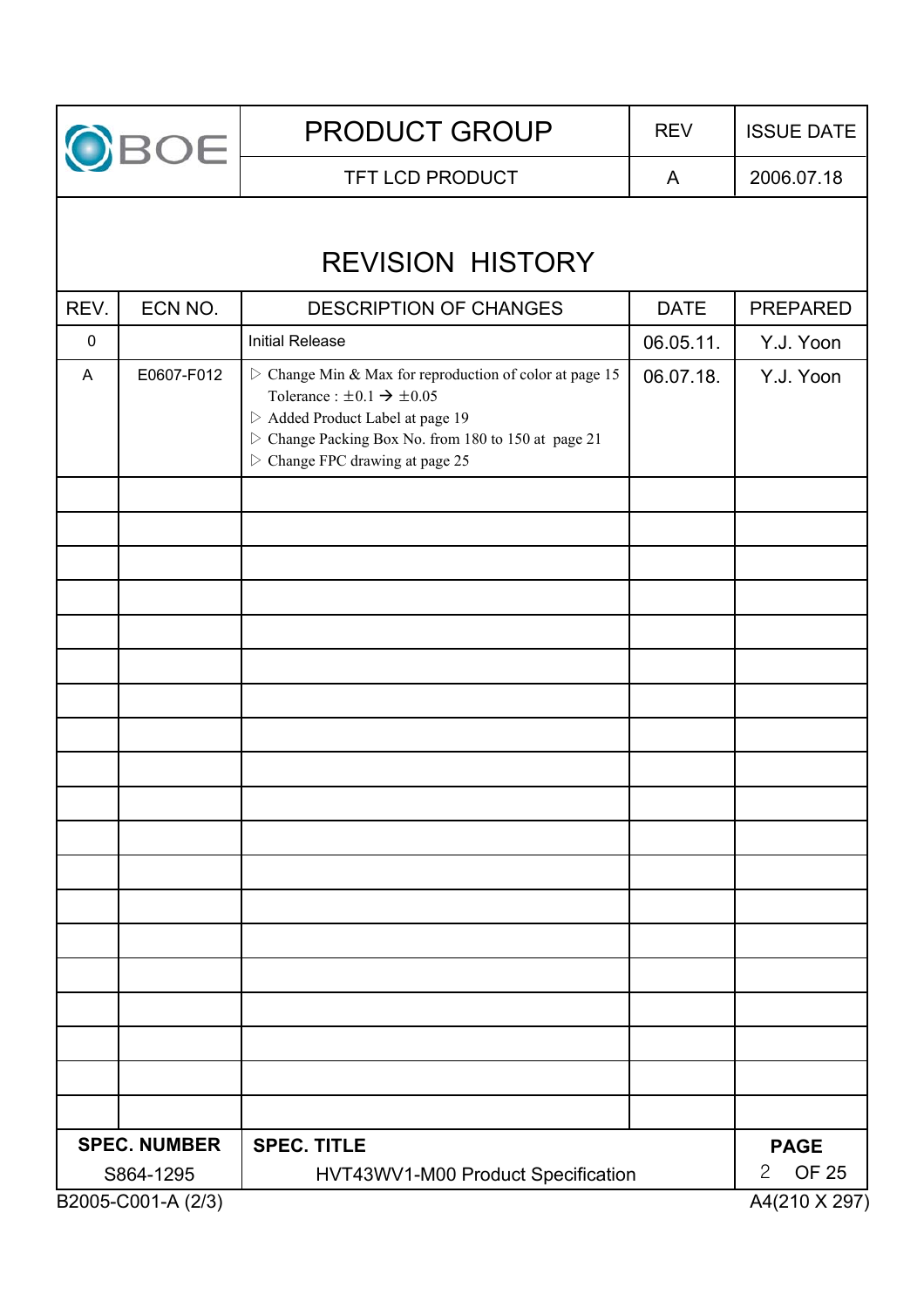

TFT-LCD PRODUCT A

2006.07.18

# **CONTENTS**

| No             | <b>ITEM</b>                                                    | Page           |
|----------------|----------------------------------------------------------------|----------------|
|                | <b>REVISION HISTORY</b>                                        | 2              |
|                | <b>CONTENTS</b>                                                | 3              |
| $\mathbf{1}$   | <b>GENERAL DESCRIPTION</b>                                     | $\overline{4}$ |
|                | 1.1 Introduction                                               |                |
|                | 1.2 Features                                                   |                |
|                | 1.3 Applications                                               |                |
|                | 1.4 General Specification                                      |                |
| $\overline{2}$ | ABSOLUTE MAXIMUM RATINGS                                       | 6              |
| 3              | ELECTRICAL SPECIFICATION                                       | 7              |
| $\overline{4}$ | <b>INTERFACE CONNECTION</b>                                    | 8              |
|                | 4.1 Module Input Signal & power                                |                |
|                | 4.2 Data Input Format                                          |                |
|                | 4.3 Back-Light Unit : 2 pin FPC solder type                    |                |
|                | 4.4 Input Signals, Basic Display Colors & Gray Scale Of Colors |                |
| 5              | SIGNAL TIMING SPECIFICATION                                    | 11             |
|                | 5.1 Timing Parameters                                          |                |
|                | 5.2 Power Sequence                                             |                |
| 6              | OPTICAL SPECIFICATION                                          | 15             |
| 7              | MECHANICAL CHARACTERISTICS                                     | 17             |
|                | 7.1 Dimensional Requirements                                   |                |
|                | 7.2 Clearness and Polarizer Hardness                           |                |
|                | 7.4 Light Leakage                                              |                |
| 8              | <b>RELIABLITY</b>                                              | 18             |
| 9              | PRODUCT LABEL                                                  | 19             |
|                | 9.1 Model Name                                                 |                |
|                | 9.2 Serial Label                                               |                |
|                | 9.3 Label code NO                                              |                |
| 10             | PACKING INFORMATION                                            | 21             |
| 11             | <b>HANDING &amp; CAUTIONS</b>                                  | 22             |
| 12             | <b>APPENDIX</b>                                                | 23             |

| <b>SPEC. NUMBER</b> | <b>SPEC. TITLE</b>                 | <b>PAGE</b>   |
|---------------------|------------------------------------|---------------|
| S864-1295           | HVT43WV1-M00 Product Specification | 3 OF 25       |
| B2005-C001-A (3/3)  |                                    | A4(210 X 297) |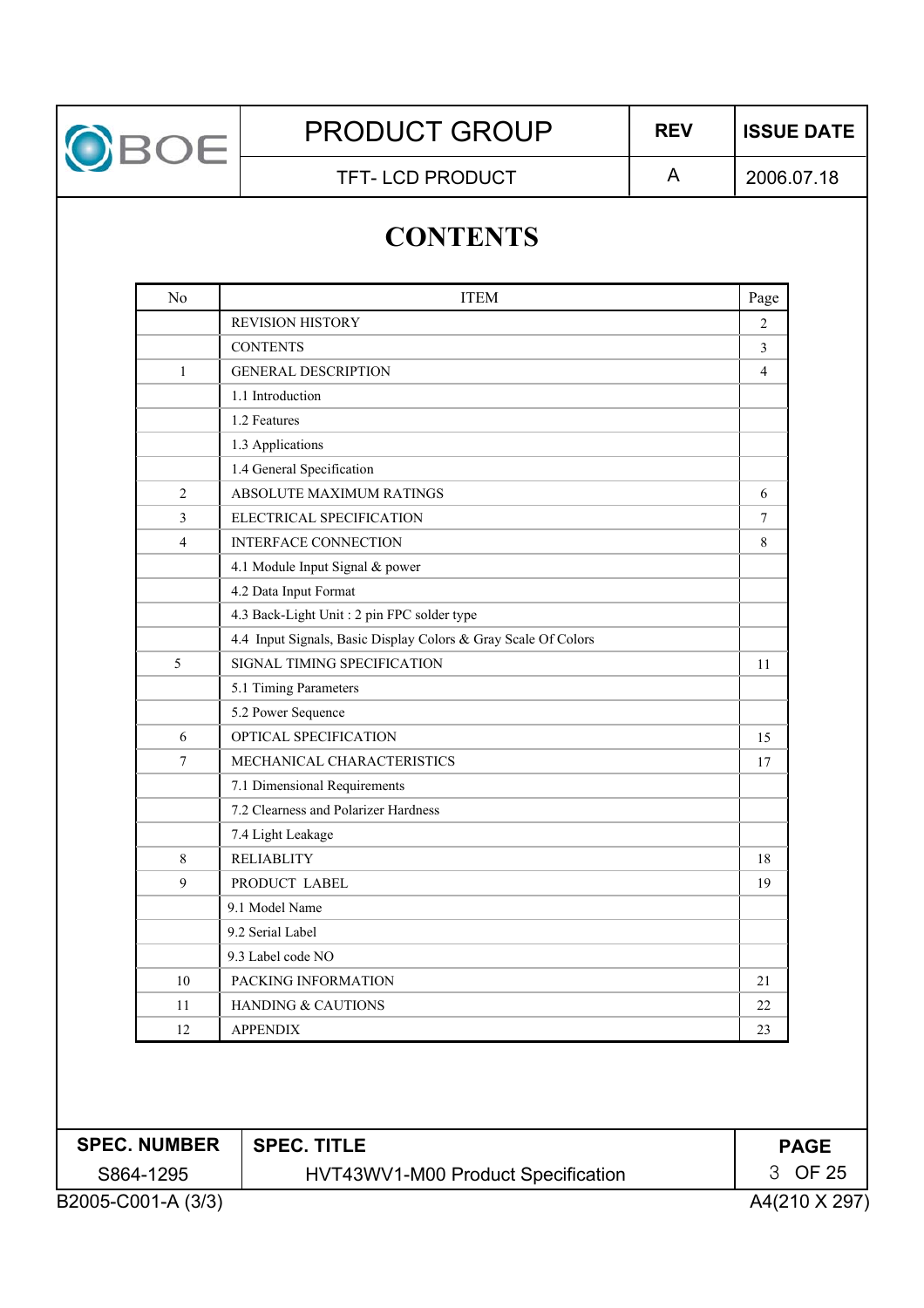

#### TFT-LCD PRODUCT A

#### **1.0 GENERAL DESCRIPTION**

#### **1.1 Introduction**

HVT43WV1-M00 is a color active matrix TFT LCD module using amorphous silicon TFT's (Thin Film Transistors) as an active switching devices. This module has a 4.3 inch diagonally measured active area with WVGA resolutions (800 horizontal by 480 vertical pixel array). Each pixel is divided into RED, GREEN, BLUE dots which are arranged in vertical stripe and this module can display 16,777,216 colors. The TFT-LCD panel used for this module is adapted for a low reflection and higher color type.

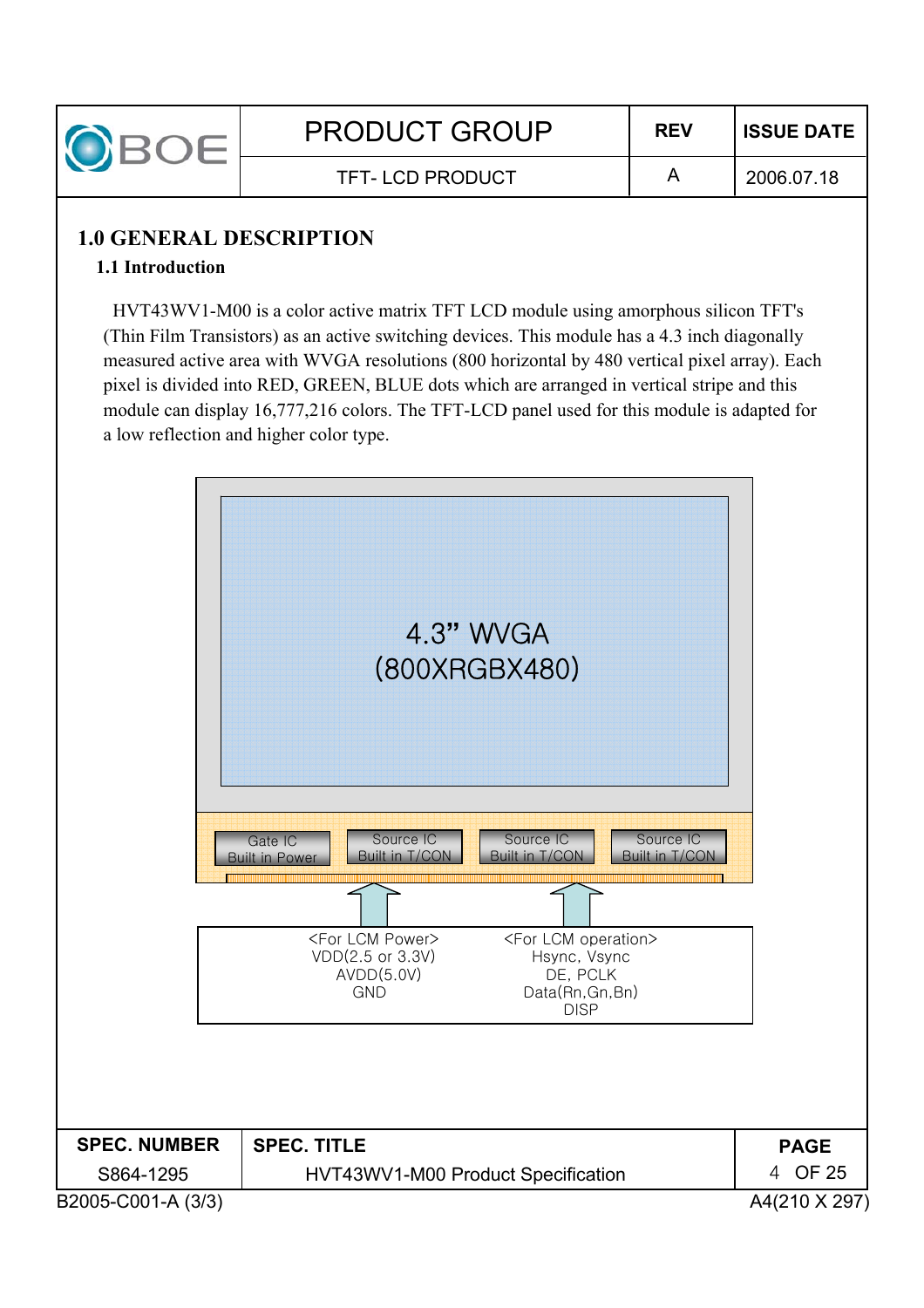| <b>BOE</b>                       | <b>PRODUCT GROUP</b>                                                       | <b>REV</b> | <b>ISSUE DATE</b> |
|----------------------------------|----------------------------------------------------------------------------|------------|-------------------|
|                                  | <b>TFT-LCD PRODUCT</b>                                                     | A          | 2006.07.18        |
| <b>1.2 Features</b>              |                                                                            |            |                   |
|                                  | $\bullet$ RGB Interface with 1 pixel / clock, DE(Data Enable) & Sync mode. |            |                   |
|                                  | • AFFS mode, Line inversion mode with stripe type.                         |            |                   |
| • Low power consumption          |                                                                            |            |                   |
|                                  | $\bullet$ 8-bit color depth, display 16,777,216 colors                     |            |                   |
|                                  | • Incorporated edge type back-light (10 LEDs)                              |            |                   |
|                                  | • High luminance and contrast ratio, low reflection                        |            |                   |
| • RoHS Compliant                 |                                                                            |            |                   |
| 1.3 Applications                 |                                                                            |            |                   |
|                                  | • Display terminals for AV & Portable application products.                |            |                   |
|                                  | • Display terminals for PMP (Portable Multimedia Player).                  |            |                   |
|                                  | • Display terminals for P-CNS (Portable Car Navigation System).            |            |                   |
| <b>1.4 General Specification</b> |                                                                            |            |                   |
|                                  | The followings are general specification at the model HVT43WV1-M00.        |            |                   |

| <b>Parameter</b>    | <b>Specification</b>               | Unit    | <b>Remarks</b> |
|---------------------|------------------------------------|---------|----------------|
| Active area         | $93.6(H) \times 56.16(V)$          | mm      |                |
| Number of pixels    | $800(H) \times RGB \times 480(V)$  | pixels  |                |
| Pixel pitch         | $0.117(H) \times 0.117(V)$         | mm      |                |
| Pixel arrangement   | <b>RGB</b> Vertical stripe         |         |                |
| Display colors      | 16,777,216                         | colors  |                |
| Display mode        | Normally Black                     |         |                |
| Viewing direction   | 6                                  | o'clock |                |
| Dimensional outline | $106.0 \times 69.8 \times 3.2$     | mm      |                |
| Weight              | 49                                 | gram    |                |
| Back-light          | Bottom edge side, 10-LEDs type     |         |                |
|                     |                                    |         |                |
| <b>SPEC. NUMBER</b> | <b>SPEC. TITLE</b>                 |         | <b>PAGE</b>    |
| S864-1295           | HVT43WV1-M00 Product Specification |         | 5 OF 25        |
| B2005-C001-A (3/3)  |                                    |         | A4(210 X 297)  |

#### <Table 1. General Specification>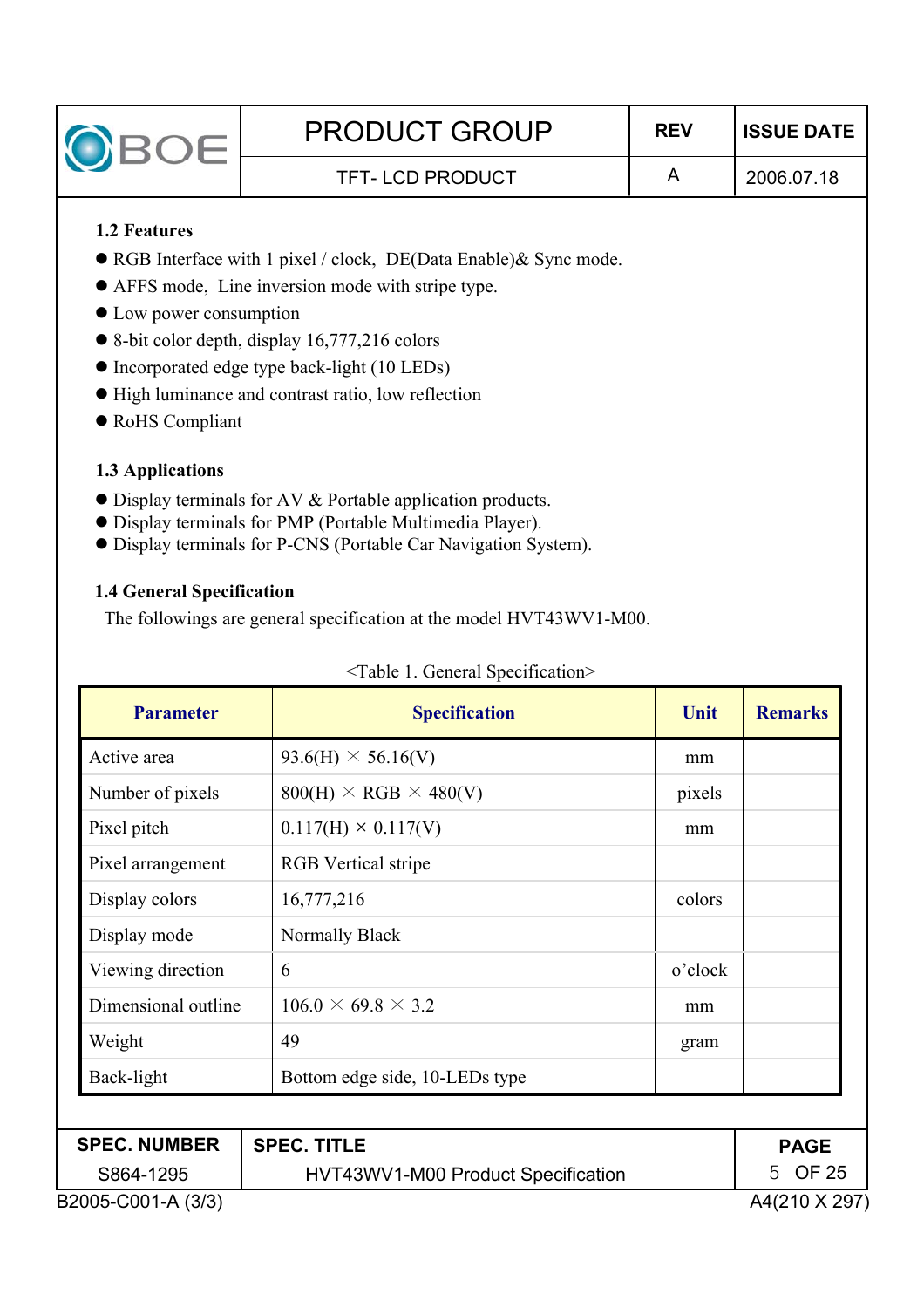

2006.07.18

#### TFT- LCD PRODUCT A

### **2.0 ABSOLUTE MAXIMUM RATINGS**

The followings are maximum values which, if exceed, may cause faulty operation or damage to the unit. The operational and non-operational maximum voltage and current values are listed in Table 2.

< Table 2. Absolute Maximum Ratings> [VSS=GND=0V]

| <b>Parameter</b>               | <b>Symbol</b> | Min.                     | Max. | Unit       | <b>Remarks</b> |
|--------------------------------|---------------|--------------------------|------|------------|----------------|
| <b>Power Supply Voltage</b>    | <b>AVDD</b>   | $VSS-0.3$                | 5.5  | V          |                |
| Logic Supply Voltage           | <b>DVDD</b>   | $VSS-0.3$                | 5.0  | V          | $Ta = 25$ °C   |
| <b>Back-light Lamp Current</b> | $I_{BL}$      | $\overline{\phantom{a}}$ | 25   | mA         |                |
| <b>Operating Temperature</b>   | $T_{OP}$      | $-20$                    | 60   | $\Upsilon$ | Note 1         |
| <b>Storage Temperature</b>     | $\rm T_{ST}$  | $-30$                    | 70   | n          | Note 1         |

Note :

- 1. Temperature and relative humidity range are shown in the figure below. Wet bulb temperature should be  $39^{\circ}$ C max. and no condensation of water.
- 2. In case of below  $0^{\circ}$ C, the response time of LC becomes slower and the color be darker than normal one.

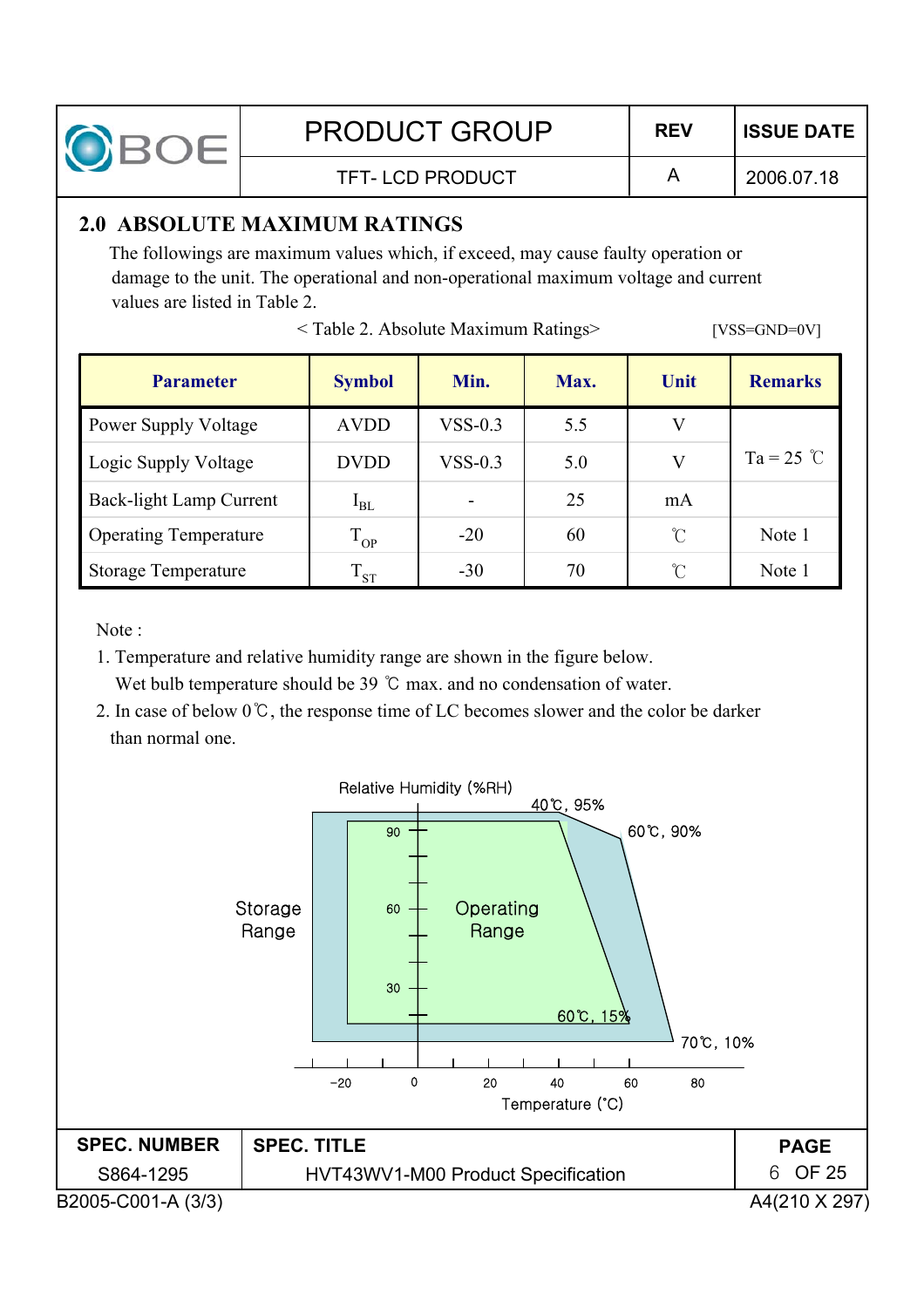

TFT-LCD PRODUCT A

2006.07.18

# **3.0 ELECTRICAL SPECIFICATION**

 $\leq$  Table 3. LCD Module Electrical Specification  $\geq$  [Ta =25 ± 2 °C]

| <b>Parameter</b>              |              | <b>Values</b> |                          |          | Unit       |              |              |
|-------------------------------|--------------|---------------|--------------------------|----------|------------|--------------|--------------|
|                               |              | <b>Symbol</b> | <b>Min</b><br><b>Typ</b> |          | <b>Max</b> |              | <b>Notes</b> |
| Analog Power Supply Input     |              | <b>AVDD</b>   | 4.8                      | 5.0      | 5.2        | $\mathbf{V}$ |              |
| Logic Power Supply Input      |              | <b>DVDD</b>   | 3.0                      | 3.3      | 3.6        | V            |              |
|                               | White        |               | 191(190)                 | 217(216) | 242(245)   | mW           |              |
| Power<br>Consumption          | <b>Black</b> |               | 147(147)                 | 169(169) | 195(196)   | mW           | Note 1       |
|                               | <b>LED</b>   |               |                          | 625      | 860        | mW           |              |
| <b>Vsync Frequency</b>        |              | $f_V$         |                          | 60       | 75         | Hz           |              |
| <b>Hsync Frequency</b>        |              | $f_H$         |                          | 31.8     | 39.4       | <b>KHz</b>   |              |
| Main Clock Frequency          |              | fclk          | 10                       | 33.5     | 50.0       | <b>MHz</b>   |              |
| <b>LED</b> forward Voltage    |              | Vf            |                          | 29.5     | 34.3       |              |              |
| <b>Back-light LED Current</b> |              | $I_{BL}$      |                          | 20       | 25         | mA           | Note 2       |

Note :

1. The supply voltage is measured and specified at the interface connector of LCM. The current draw and power consumption specified is for AVDD=5.0V, DVDD=3.3V Frame rate=75(60)Hz and Clock frequency =  $41.6(33.5)$ Mhz

Test Pattern of power supply current.

a) White Pattern b) Black Pattern





2. Ten LEDs serial type

| <b>SPEC. NUMBER</b> | <b>SPEC. TITLE</b>                 | <b>PAGE</b>   |
|---------------------|------------------------------------|---------------|
| S864-1295           | HVT43WV1-M00 Product Specification | OF 25         |
| B2005-C001-A (3/3)  |                                    | A4(210 X 297) |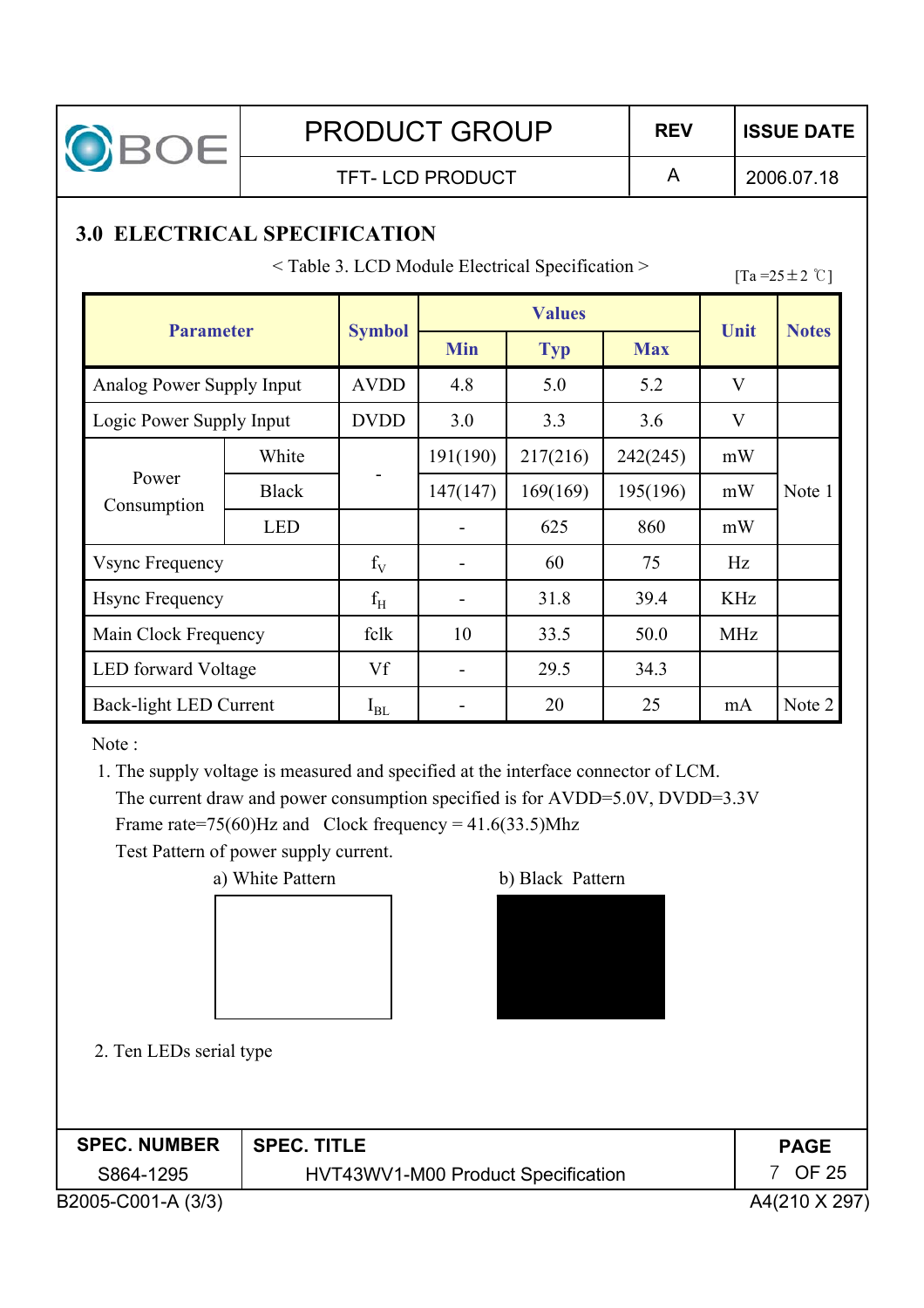

TFT- LCD PRODUCT A

2006.07.18

### **4.0 INTERFACE CONNECTION.**

#### **4.1 Module Input Signal & Power**

- Connector Type : 0.5mm pitch, 40Pin , Top contact

Molex 51296 series or equivalent

| Pin            | <b>Symbol</b>  | <b>Function</b>                         | Pin | <b>Symbol</b>  | <b>Function</b>                     |
|----------------|----------------|-----------------------------------------|-----|----------------|-------------------------------------|
| $\mathbf{1}$   | <b>VSS</b>     | Ground                                  | 21  | B <sub>0</sub> | Blue Data (LSB)                     |
| $\overline{2}$ | <b>VSS</b>     | Ground                                  | 22  | B1             | <b>Blue Data</b>                    |
| $\overline{3}$ | <b>VDD</b>     | Power supply of logic<br>(2.5V or 3.3V) | 23  | B2             | <b>Blue Data</b>                    |
| $\overline{4}$ | <b>VDD</b>     | Power supply of logic<br>(2.5V or 3.3V) | 24  | B <sub>3</sub> | <b>Blue Data</b>                    |
| 5              | R <sub>0</sub> | <b>RED Data (LSB)</b>                   | 25  | <b>B4</b>      | <b>Blue Data</b>                    |
| 6              | R1             | <b>RED</b> Data                         | 26  | B <sub>5</sub> | <b>Blue Data</b>                    |
| $\overline{7}$ | R2             | <b>RED</b> Data                         | 27  | <b>B6</b>      | <b>Blue Data</b>                    |
| 8              | R <sub>3</sub> | <b>RED</b> Data                         | 28  | B7             | Blue Data (MSB)                     |
| 9              | R <sub>4</sub> | <b>RED</b> Data                         | 29  | <b>VSS</b>     | Ground                              |
| 10             | R <sub>5</sub> | <b>RED</b> Data                         | 30  | <b>PCLK</b>    | Pixel clock                         |
| 11             | R6             | <b>RED</b> Data                         | 31  | <b>DISP</b>    | Display on/off                      |
| 12             | R7             | RED Data (MSB)                          | 32  | Hsync          | Horizontal sync signal              |
| 13             | G <sub>0</sub> | Green Data (LSB)                        | 33  | Vsync          | Vertical sync signal                |
| 14             | G1             | Green Data                              | 34  | DE             | Data Enable                         |
| 15             | G2             | Green Data                              | 35  | <b>AVDD</b>    | Power supply of<br>analog block(5V) |
| 16             | G <sub>3</sub> | Green Data                              | 36  | <b>AVDD</b>    | Power supply of<br>analog block(5V) |
| 17             | G <sub>4</sub> | Green Data                              | 37  | <b>VSS</b>     | Ground                              |
| 18             | G <sub>5</sub> | Green Data                              | 38  | <b>VSS</b>     | Ground                              |
| 19             | G <sub>6</sub> | Green Data                              | 39  | VLED-          | <b>LED</b> Cathode                  |
| 20             | G7             | Green Data (MSB)                        | 40  | VLED+          | <b>LED</b> Anode                    |

## **SPEC. NUMBER**

HVT43WV1-M00 Product Specification

**SPEC. TITLE**

**PAGE** 8 OF 25

S864-1295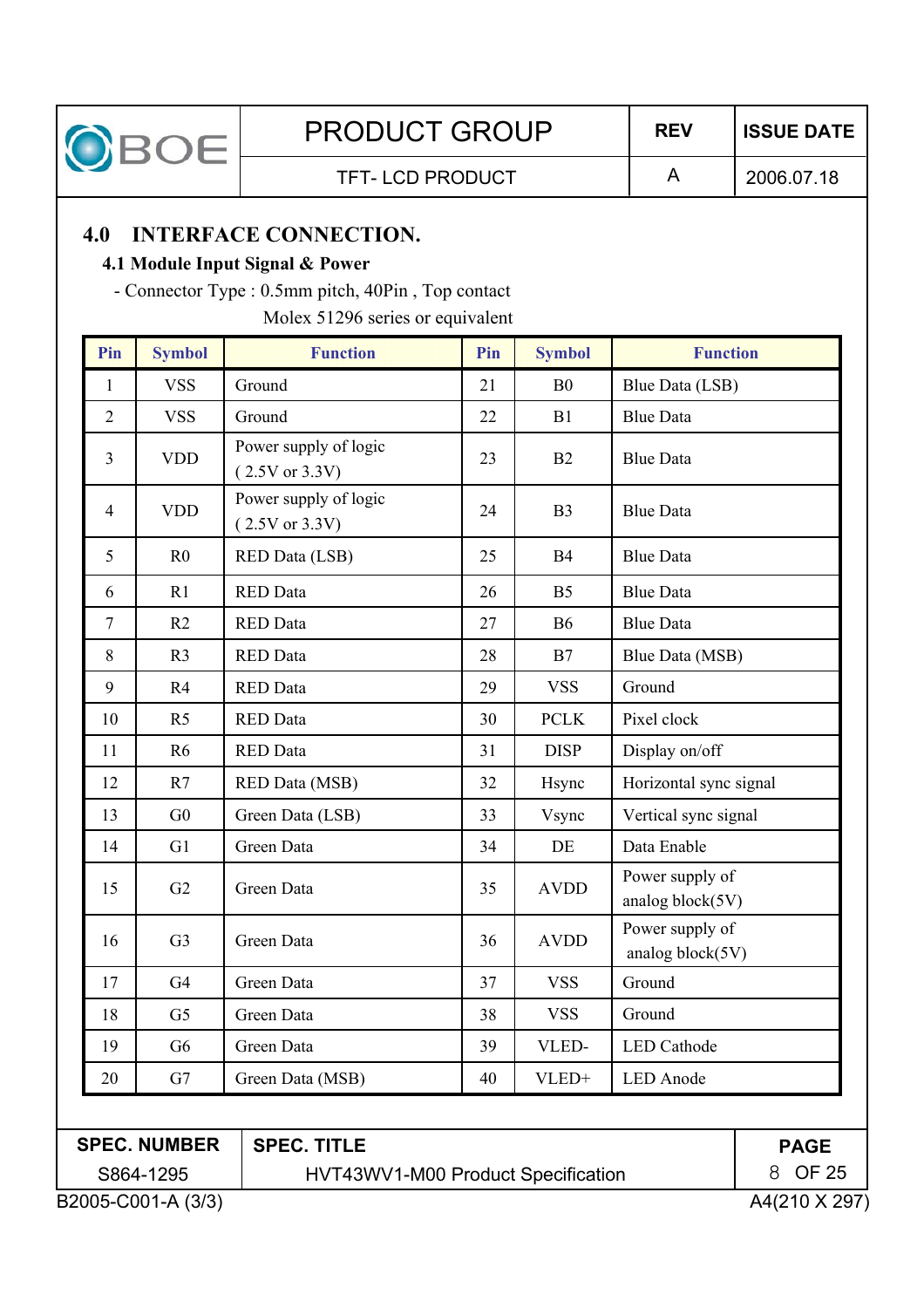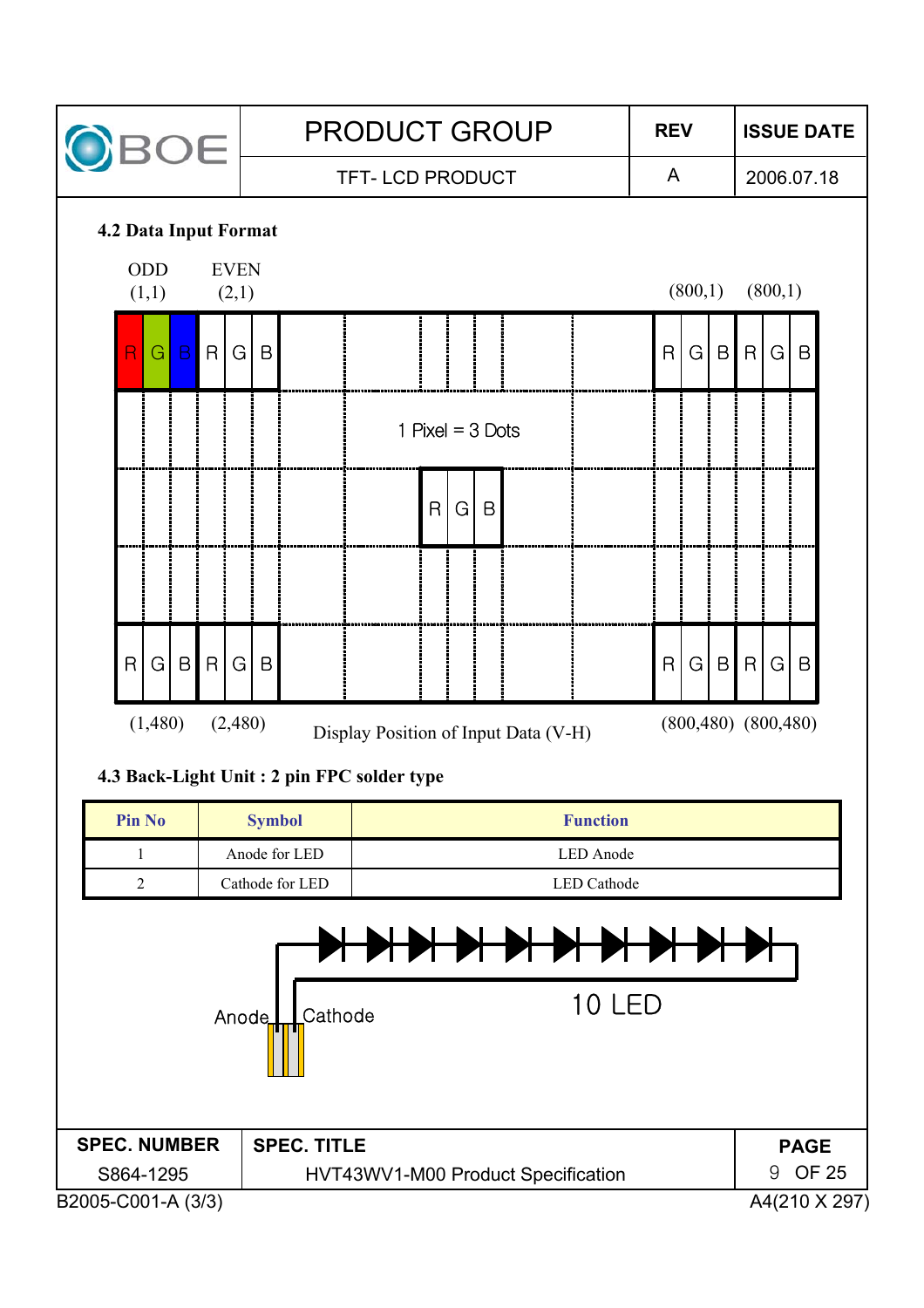

2006.07.18

#### TFT-LCD PRODUCT A

**4.4 Input Signals, Basic Display Colors & Gray Scale Of Colors**

- Input signal :  $0 = Low$  level voltage,  $1 = High$  level voltage

|                               |                                       |                    |                                                                                            |                                  |                                      |                                      |                              |                                      |                                      |                  |                      |                                      | <b>Input Data Signal</b>           |                                      |                                      |                                      |                                      |                      |                      |                                      |                                      |                                      |                              |                              |                                      |                                      |
|-------------------------------|---------------------------------------|--------------------|--------------------------------------------------------------------------------------------|----------------------------------|--------------------------------------|--------------------------------------|------------------------------|--------------------------------------|--------------------------------------|------------------|----------------------|--------------------------------------|------------------------------------|--------------------------------------|--------------------------------------|--------------------------------------|--------------------------------------|----------------------|----------------------|--------------------------------------|--------------------------------------|--------------------------------------|------------------------------|------------------------------|--------------------------------------|--------------------------------------|
| <b>Color &amp; Gray Scale</b> |                                       |                    | <b>Red Data</b><br>R7 R6 R5 R4 R3 R2 R1 R0 G7 G6 G5 G4 G3 G2 G1 G0 B7 B6 B5 B4 B3 B2 B1 B0 |                                  |                                      |                                      |                              |                                      |                                      |                  |                      | <b>Green Data</b>                    |                                    |                                      |                                      |                                      |                                      |                      |                      | <b>Blue Data</b>                     |                                      |                                      |                              |                              |                                      |                                      |
|                               |                                       |                    |                                                                                            |                                  |                                      |                                      |                              |                                      |                                      |                  |                      |                                      |                                    |                                      |                                      |                                      |                                      |                      |                      |                                      |                                      |                                      |                              |                              |                                      |                                      |
|                               | <b>Black</b>                          |                    | $\theta$                                                                                   | $\boldsymbol{0}$                 | $\boldsymbol{0}$                     | $\boldsymbol{0}$                     | $\boldsymbol{0}$             | $\boldsymbol{0}$                     | $\boldsymbol{0}$                     | $\boldsymbol{0}$ | $\theta$             | $\boldsymbol{0}$                     | $\boldsymbol{0}$                   | $\boldsymbol{0}$                     | $\boldsymbol{0}$                     | $\boldsymbol{0}$                     | $\boldsymbol{0}$                     | $\boldsymbol{0}$     | $\boldsymbol{0}$     | $\mathbf{0}$                         | $\boldsymbol{0}$                     | $\boldsymbol{0}$                     | $\boldsymbol{0}$             | $\boldsymbol{0}$             | $\boldsymbol{0}$                     | $\boldsymbol{0}$                     |
|                               | Blue                                  |                    | $\theta$                                                                                   | $\boldsymbol{0}$                 | $\boldsymbol{0}$                     | $\boldsymbol{0}$                     | $\boldsymbol{0}$             | $\boldsymbol{0}$                     | $\boldsymbol{0}$                     | $\boldsymbol{0}$ | $\theta$             | $\boldsymbol{0}$                     | $\boldsymbol{0}$                   | $\boldsymbol{0}$                     | $\boldsymbol{0}$                     | $\boldsymbol{0}$                     | $\boldsymbol{0}$                     | $\theta$             |                      | 1                                    | $\mathbf{1}$                         |                                      | 1                            | 1                            | 1                                    |                                      |
|                               | Green                                 |                    | $\theta$                                                                                   | $\boldsymbol{0}$                 | $\mathbf{0}$                         | $\boldsymbol{0}$                     | $\theta$                     | $\boldsymbol{0}$                     | $\boldsymbol{0}$                     | $\mathbf{0}$     | 1                    | 1                                    | 1                                  |                                      | 1                                    | 1                                    | $\mathbf{1}$                         |                      | $\theta$             | $\mathbf{0}$                         | $\boldsymbol{0}$                     | $\boldsymbol{0}$                     | $\boldsymbol{0}$             | $\boldsymbol{0}$             | $\boldsymbol{0}$                     | $\boldsymbol{0}$                     |
| <b>Basic Colors</b>           | Cyan                                  |                    | $\theta$                                                                                   | $\overline{0}$                   | $\mathbf{0}$                         | $\boldsymbol{0}$                     | $\boldsymbol{0}$             | $\boldsymbol{0}$                     | $\boldsymbol{0}$                     | $\mathbf{0}$     | $\mathbf{1}$         | 1                                    | 1                                  |                                      | 1                                    | 1                                    | $\mathbf{1}$                         |                      | 1                    |                                      | 1                                    |                                      | 1                            | 1                            | 1                                    |                                      |
|                               | Red                                   |                    | $\mathbf{1}$                                                                               | 1                                |                                      |                                      | 1                            | 1                                    | $\mathbf{1}$                         |                  | $\theta$             | $\boldsymbol{0}$                     | $\boldsymbol{0}$                   | $\boldsymbol{0}$                     | $\boldsymbol{0}$                     | $\boldsymbol{0}$                     | $\boldsymbol{0}$                     | $\theta$             | $\theta$             | $\boldsymbol{0}$                     | $\boldsymbol{0}$                     | $\boldsymbol{0}$                     | $\boldsymbol{0}$             | $\boldsymbol{0}$             | $\boldsymbol{0}$                     | $\boldsymbol{0}$                     |
|                               | Magenta                               |                    | $\mathbf{1}$                                                                               | 1                                |                                      | 1                                    | 1                            | 1                                    | $\mathbf{1}$                         |                  | $\overline{0}$       | $\overline{0}$                       | $\boldsymbol{0}$                   | $\boldsymbol{0}$                     | $\boldsymbol{0}$                     | $\boldsymbol{0}$                     | $\boldsymbol{0}$                     | $\theta$             |                      | 1                                    | 1                                    |                                      | 1                            | 1                            | 1                                    |                                      |
|                               | Yellow                                |                    | $\mathbf{1}$                                                                               | 1                                |                                      | 1                                    | 1                            | 1                                    | $\mathbf{1}$                         |                  | $\mathbf{1}$         | 1                                    | 1                                  |                                      | 1                                    | 1                                    | $\mathbf{1}$                         |                      | $\theta$             | $\boldsymbol{0}$                     | $\boldsymbol{0}$                     | $\boldsymbol{0}$                     | $\boldsymbol{0}$             | $\boldsymbol{0}$             | $\boldsymbol{0}$                     | $\boldsymbol{0}$                     |
|                               | White                                 |                    | $\mathbf{1}$                                                                               | 1                                | 1                                    | 1                                    | 1                            | 1                                    | $\mathbf{1}$                         |                  | 1                    | 1                                    | 1<br>$\boldsymbol{0}$              | 1                                    | 1                                    | 1                                    | $\mathbf{1}$                         |                      | 1                    | 1                                    | 1                                    |                                      | 1                            | 1                            | 1                                    |                                      |
|                               | <b>Black</b><br>$\triangle$           |                    | $\theta$<br>$\theta$                                                                       | $\boldsymbol{0}$<br>$\mathbf{0}$ | $\boldsymbol{0}$<br>$\boldsymbol{0}$ | $\boldsymbol{0}$<br>$\boldsymbol{0}$ | $\boldsymbol{0}$<br>$\theta$ | $\boldsymbol{0}$<br>$\boldsymbol{0}$ | $\boldsymbol{0}$<br>$\boldsymbol{0}$ | $\theta$         | $\theta$<br>$\theta$ | $\boldsymbol{0}$<br>$\boldsymbol{0}$ | $\boldsymbol{0}$                   | $\boldsymbol{0}$<br>$\boldsymbol{0}$ | $\boldsymbol{0}$<br>$\boldsymbol{0}$ | $\boldsymbol{0}$<br>$\boldsymbol{0}$ | $\boldsymbol{0}$<br>$\boldsymbol{0}$ | $\theta$<br>$\theta$ | $\theta$<br>$\theta$ | $\boldsymbol{0}$<br>$\boldsymbol{0}$ | $\boldsymbol{0}$<br>$\boldsymbol{0}$ | $\boldsymbol{0}$<br>$\boldsymbol{0}$ | $\boldsymbol{0}$<br>$\theta$ | $\mathbf{0}$<br>$\mathbf{0}$ | $\boldsymbol{0}$<br>$\boldsymbol{0}$ | $\boldsymbol{0}$<br>$\boldsymbol{0}$ |
|                               | Darker                                |                    | $\mathbf{0}$                                                                               | $\overline{0}$                   | $\boldsymbol{0}$                     | $\mathbf{0}$                         | $\boldsymbol{0}$             | $\boldsymbol{0}$                     | $\overline{1}$                       | $\mathbf{0}$     | $\theta$             | $\boldsymbol{0}$                     | $\boldsymbol{0}$                   | $\overline{0}$                       | $\boldsymbol{0}$                     | $\boldsymbol{0}$                     | $\boldsymbol{0}$                     | $\theta$             | $\boldsymbol{0}$     | $\mathbf{0}$                         | $\mathbf{0}$                         | $\theta$                             | $\mathbf{0}$                 | $\boldsymbol{0}$             | $\boldsymbol{0}$                     | $\mathbf{0}$                         |
| Gray Scale                    | $\triangle$                           |                    |                                                                                            |                                  |                                      |                                      |                              |                                      |                                      |                  |                      |                                      |                                    |                                      |                                      |                                      |                                      |                      |                      |                                      |                                      |                                      |                              |                              |                                      |                                      |
| of Red                        | $\bigtriangledown$                    |                    |                                                                                            |                                  |                                      |                                      |                              |                                      |                                      |                  |                      |                                      |                                    |                                      |                                      |                                      |                                      |                      |                      |                                      |                                      |                                      |                              |                              |                                      |                                      |
|                               | Brighter                              |                    | 1                                                                                          | $\mathbf{1}$                     |                                      |                                      | 1                            | 1                                    | $\boldsymbol{0}$                     |                  | $\theta$             | $\boldsymbol{0}$                     | $\boldsymbol{0}$                   | $\boldsymbol{0}$                     | $\boldsymbol{0}$                     | $\boldsymbol{0}$                     | $\boldsymbol{0}$                     | $\boldsymbol{0}$     | $\mathbf{0}$         | $\boldsymbol{0}$                     | $\boldsymbol{0}$                     | $\boldsymbol{0}$                     | $\boldsymbol{0}$             | $\boldsymbol{0}$             | $\boldsymbol{0}$                     | $\boldsymbol{0}$                     |
|                               | $\bigtriangledown$                    |                    | $\mathbf{1}$                                                                               | 1                                | $\mathbf{1}$                         | 1                                    | 1                            | $\mathbf{1}$                         | $\mathbf{1}$                         | $\boldsymbol{0}$ | $\theta$             | $\boldsymbol{0}$                     | $\boldsymbol{0}$                   | $\boldsymbol{0}$                     | $\boldsymbol{0}$                     | $\boldsymbol{0}$                     | $\boldsymbol{0}$                     | $\mathbf{0}$         | $\theta$             | $\mathbf{0}$                         | $\boldsymbol{0}$                     | $\boldsymbol{0}$                     | $\boldsymbol{0}$             | $\boldsymbol{0}$             | $\boldsymbol{0}$                     | $\boldsymbol{0}$                     |
|                               | Red                                   |                    | $\mathbf{1}$                                                                               | 1                                | 1                                    | 1                                    | 1                            | 1                                    | $\mathbf{1}$                         |                  | $\theta$             | $\boldsymbol{0}$                     | $\boldsymbol{0}$                   | $\boldsymbol{0}$                     | $\boldsymbol{0}$                     | $\boldsymbol{0}$                     | $\boldsymbol{0}$                     | $\theta$             | $\theta$             | $\boldsymbol{0}$                     | $\boldsymbol{0}$                     | $\boldsymbol{0}$                     | $\mathbf{0}$                 | $\mathbf{0}$                 | $\boldsymbol{0}$                     | $\boldsymbol{0}$                     |
|                               | <b>Black</b>                          |                    | $\theta$                                                                                   | $\mathbf{0}$                     | $\boldsymbol{0}$                     | $\boldsymbol{0}$                     | $\boldsymbol{0}$             | $\boldsymbol{0}$                     | $\boldsymbol{0}$                     | $\mathbf{0}$     | $\theta$             | $\mathbf{0}$                         | $\boldsymbol{0}$                   | $\boldsymbol{0}$                     | $\boldsymbol{0}$                     | $\boldsymbol{0}$                     | $\boldsymbol{0}$                     | $\theta$             | $\theta$             | $\boldsymbol{0}$                     | $\mathbf{0}$                         | $\mathbf{0}$                         | $\mathbf{0}$                 | $\mathbf{0}$                 | $\boldsymbol{0}$                     | $\theta$                             |
|                               | Δ                                     |                    | $\theta$                                                                                   | $\mathbf{0}$                     | $\boldsymbol{0}$                     | $\boldsymbol{0}$                     | $\boldsymbol{0}$             | $\boldsymbol{0}$                     | $\boldsymbol{0}$                     | $\mathbf{0}$     | $\theta$             | $\boldsymbol{0}$                     | $\boldsymbol{0}$                   | $\boldsymbol{0}$                     | $\boldsymbol{0}$                     | $\boldsymbol{0}$                     | $\boldsymbol{0}$                     |                      | $\theta$             | $\boldsymbol{0}$                     | $\boldsymbol{0}$                     | $\boldsymbol{0}$                     | $\theta$                     | $\boldsymbol{0}$             | $\boldsymbol{0}$                     | $\boldsymbol{0}$                     |
| Gray Scale                    | Darker                                |                    | $\mathbf{0}$                                                                               | $\overline{0}$                   | $\boldsymbol{0}$                     | $\mathbf{0}$                         | $\boldsymbol{0}$             | $\boldsymbol{0}$                     | $\boldsymbol{0}$                     | $\theta$         | $\theta$             | $\mathbf{0}$                         | $\boldsymbol{0}$                   | $\boldsymbol{0}$                     | $\boldsymbol{0}$                     | $\boldsymbol{0}$                     | $\mathbf{1}$                         | $\boldsymbol{0}$     | $\boldsymbol{0}$     | $\mathbf{0}$                         | $\mathbf{0}$                         | $\mathbf{0}$                         | $\theta$                     | $\boldsymbol{0}$             | $\boldsymbol{0}$                     | $\theta$                             |
| of Green                      | $\triangle$                           |                    |                                                                                            |                                  |                                      |                                      |                              |                                      |                                      |                  |                      |                                      |                                    |                                      |                                      |                                      |                                      |                      |                      |                                      |                                      |                                      |                              |                              |                                      |                                      |
|                               | $\bigtriangledown$                    |                    |                                                                                            |                                  |                                      |                                      |                              |                                      |                                      |                  |                      |                                      |                                    |                                      |                                      |                                      |                                      |                      |                      |                                      |                                      |                                      |                              |                              |                                      |                                      |
|                               | Brighter                              |                    | $\boldsymbol{0}$                                                                           | $\overline{0}$                   | $\boldsymbol{0}$                     | $\boldsymbol{0}$                     | $\boldsymbol{0}$             | $\boldsymbol{0}$                     | $\boldsymbol{0}$                     | $\boldsymbol{0}$ | 1                    |                                      |                                    |                                      | 1                                    | 1                                    | $\boldsymbol{0}$                     |                      | $\mathbf{0}$         | $\boldsymbol{0}$                     | $\boldsymbol{0}$                     | $\boldsymbol{0}$                     | $\boldsymbol{0}$             | $\boldsymbol{0}$             | $\boldsymbol{0}$                     | $\boldsymbol{0}$                     |
|                               | $\bigtriangledown$                    |                    | $\theta$                                                                                   | $\boldsymbol{0}$                 | $\mathbf{0}$                         | $\boldsymbol{0}$                     | $\boldsymbol{0}$             | $\boldsymbol{0}$                     | $\boldsymbol{0}$                     | $\mathbf{0}$     | 1                    | 1                                    | $\mathbf{1}$                       |                                      | $\mathbf{1}$                         | $\mathbf{1}$                         | $\mathbf{1}$                         | $\boldsymbol{0}$     | $\theta$             | $\boldsymbol{0}$                     | $\mathbf{0}$                         | $\boldsymbol{0}$                     | $\boldsymbol{0}$             | $\mathbf{0}$                 | $\boldsymbol{0}$                     | $\theta$                             |
|                               | Green                                 |                    | $\theta$                                                                                   | $\overline{0}$                   | $\mathbf{0}$                         | $\boldsymbol{0}$                     | $\boldsymbol{0}$             | $\boldsymbol{0}$                     | $\boldsymbol{0}$                     | $\mathbf{0}$     | 1                    | $\mathbf{1}$                         | $\mathbf{1}$                       | 1                                    | 1                                    | 1                                    | 1                                    |                      | $\theta$             | $\boldsymbol{0}$                     | $\mathbf{0}$                         | $\mathbf{0}$                         | $\mathbf{0}$                 | $\mathbf{0}$                 | $\boldsymbol{0}$                     | $\boldsymbol{0}$                     |
|                               | <b>Black</b>                          |                    | $\theta$                                                                                   | $\overline{0}$                   | $\mathbf{0}$                         | $\boldsymbol{0}$                     | $\boldsymbol{0}$             | $\boldsymbol{0}$                     | $\boldsymbol{0}$                     | $\mathbf{0}$     | $\theta$             | $\boldsymbol{0}$                     | $\boldsymbol{0}$                   | $\boldsymbol{0}$                     | $\boldsymbol{0}$                     | $\boldsymbol{0}$                     | $\boldsymbol{0}$                     | $\mathbf{0}$         | $\theta$             | $\boldsymbol{0}$                     | $\mathbf{0}$                         | $\mathbf{0}$                         | $\theta$                     | $\mathbf{0}$                 | $\boldsymbol{0}$                     | $\boldsymbol{0}$                     |
|                               | $\triangle$                           |                    | $\theta$                                                                                   | $\overline{0}$                   | $\mathbf{0}$                         | $\boldsymbol{0}$                     | $\theta$                     | $\mathbf{0}$                         | $\theta$                             | $\mathbf{0}$     | $\theta$             | $\boldsymbol{0}$                     | $\boldsymbol{0}$                   | $\boldsymbol{0}$                     | $\boldsymbol{0}$                     | $\boldsymbol{0}$                     | $\boldsymbol{0}$                     | $\theta$             | $\theta$             | $\boldsymbol{0}$                     | $\mathbf{0}$                         | $\boldsymbol{0}$                     | $\theta$                     | $\mathbf{0}$                 | $\boldsymbol{0}$                     |                                      |
| Gray Scale                    | Darker                                |                    | $\mathbf{0}$                                                                               | $\overline{0}$                   | $\boldsymbol{0}$                     | $\mathbf{0}$                         | $\boldsymbol{0}$             | $\boldsymbol{0}$                     | $\mathbf{0}$                         | $\theta$         | $\theta$             | $\boldsymbol{0}$                     | $\boldsymbol{0}$                   | $\boldsymbol{0}$                     | $\boldsymbol{0}$                     | $\boldsymbol{0}$                     | $\boldsymbol{0}$                     | $\theta$             | $\boldsymbol{0}$     | $\boldsymbol{0}$                     | $\mathbf{0}$                         | $\theta$                             | $\theta$                     | $\boldsymbol{0}$             | 1                                    | $\theta$                             |
|                               | $\triangle$                           |                    |                                                                                            |                                  |                                      |                                      |                              |                                      |                                      |                  |                      |                                      |                                    |                                      |                                      |                                      |                                      |                      |                      |                                      |                                      |                                      |                              |                              |                                      |                                      |
| of Blue                       | $\bigtriangledown$<br><b>Brighter</b> |                    | $\boldsymbol{0}$                                                                           | $\overline{0}$                   | $\boldsymbol{0}$                     | $\boldsymbol{0}$                     | $\boldsymbol{0}$             | $\boldsymbol{0}$                     | $\boldsymbol{0}$                     | $\boldsymbol{0}$ | $\mathbf{0}$         | $\overline{0}$                       | $\boldsymbol{0}$                   | $\boldsymbol{0}$                     | $\boldsymbol{0}$                     | $\boldsymbol{0}$                     | $\boldsymbol{0}$                     | $\mathbf{0}$         | 1                    | 1                                    | 1                                    |                                      | 1                            | $\mathbf{1}$                 | $\boldsymbol{0}$                     | 1                                    |
|                               | $\bigtriangledown$                    |                    | $\theta$                                                                                   | $\boldsymbol{0}$                 | $\boldsymbol{0}$                     | $\boldsymbol{0}$                     | $\boldsymbol{0}$             | $\boldsymbol{0}$                     | $\boldsymbol{0}$                     | $\boldsymbol{0}$ | $\theta$             | $\boldsymbol{0}$                     | $\boldsymbol{0}$                   | $\boldsymbol{0}$                     | $\boldsymbol{0}$                     | $\boldsymbol{0}$                     | $\boldsymbol{0}$                     | $\mathbf{0}$         | 1                    | 1                                    | $\mathbf{1}$                         | 1                                    | 1                            | 1                            | $\mathbf{1}$                         | $\boldsymbol{0}$                     |
|                               | Blue                                  |                    | $\theta$                                                                                   | $\boldsymbol{0}$                 | $\boldsymbol{0}$                     | $\boldsymbol{0}$                     | $\boldsymbol{0}$             | $\boldsymbol{0}$                     | $\boldsymbol{0}$                     | $\boldsymbol{0}$ | $\theta$             | $\boldsymbol{0}$                     | $\boldsymbol{0}$                   | $\boldsymbol{0}$                     | $\boldsymbol{0}$                     | $\boldsymbol{0}$                     | $\boldsymbol{0}$                     | $\mathbf{0}$         |                      | 1                                    | 1                                    | 1                                    | 1                            | 1                            | 1                                    |                                      |
|                               | <b>Black</b>                          |                    | $\theta$                                                                                   | $\overline{0}$                   | $\mathbf{0}$                         | $\boldsymbol{0}$                     | $\theta$                     | $\theta$                             | $\theta$                             | $\theta$         | $\boldsymbol{0}$     | $\overline{0}$                       | $\overline{0}$                     | $\boldsymbol{0}$                     | $\boldsymbol{0}$                     | $\boldsymbol{0}$                     | $\boldsymbol{0}$                     | $\theta$             | $\theta$             | $\mathbf{0}$                         | $\overline{0}$                       | $\mathbf{0}$                         | $\theta$                     | $\mathbf{0}$                 | $\boldsymbol{0}$                     | $\boldsymbol{0}$                     |
|                               | $\triangle$                           |                    | $\mathbf{0}$                                                                               | $\boldsymbol{0}$                 | $\boldsymbol{0}$                     | $\boldsymbol{0}$                     | $\boldsymbol{0}$             | $\boldsymbol{0}$                     | $\boldsymbol{0}$                     |                  | $\theta$             | $\overline{0}$                       | $\boldsymbol{0}$                   | $\boldsymbol{0}$                     | $\boldsymbol{0}$                     | $\boldsymbol{0}$                     | $\boldsymbol{0}$                     |                      | $\boldsymbol{0}$     | $\mathbf{0}$                         | $\boldsymbol{0}$                     | $\boldsymbol{0}$                     | $\boldsymbol{0}$             | $\boldsymbol{0}$             | $\boldsymbol{0}$                     |                                      |
|                               | Darker                                |                    |                                                                                            |                                  |                                      |                                      |                              |                                      |                                      |                  |                      |                                      |                                    |                                      |                                      |                                      |                                      |                      |                      |                                      |                                      |                                      |                              |                              |                                      |                                      |
| Gray Scale                    | Δ                                     |                    |                                                                                            |                                  |                                      |                                      |                              |                                      |                                      |                  |                      |                                      |                                    |                                      |                                      |                                      |                                      |                      |                      |                                      |                                      |                                      |                              |                              |                                      |                                      |
| of White                      | $\bigtriangledown$                    |                    |                                                                                            |                                  |                                      |                                      |                              |                                      |                                      |                  |                      |                                      |                                    |                                      |                                      |                                      |                                      |                      |                      |                                      |                                      |                                      |                              |                              |                                      |                                      |
|                               | <b>Brighter</b>                       |                    |                                                                                            |                                  |                                      |                                      |                              |                                      | $\boldsymbol{0}$                     |                  |                      |                                      |                                    |                                      |                                      |                                      | $\boldsymbol{0}$                     |                      |                      |                                      |                                      |                                      |                              |                              | $\boldsymbol{0}$                     |                                      |
|                               | $\bigtriangledown$                    |                    |                                                                                            | 1                                |                                      |                                      | 1                            | 1                                    | -1                                   | $\boldsymbol{0}$ |                      |                                      |                                    |                                      |                                      |                                      | -1                                   | $\boldsymbol{0}$     |                      |                                      | 1                                    |                                      |                              | 1                            | $\mathbf{1}$                         | $\theta$                             |
| White                         |                                       |                    | 1                                                                                          | 1                                |                                      |                                      |                              | 1                                    |                                      |                  |                      |                                      |                                    |                                      |                                      |                                      |                                      |                      |                      |                                      |                                      |                                      |                              | 1                            | $\mathbf{1}$                         |                                      |
|                               |                                       |                    |                                                                                            |                                  |                                      |                                      |                              |                                      |                                      |                  |                      |                                      |                                    |                                      |                                      |                                      |                                      |                      |                      |                                      |                                      |                                      |                              |                              |                                      |                                      |
| <b>SPEC. NUMBER</b>           |                                       | <b>SPEC. TITLE</b> |                                                                                            |                                  |                                      |                                      |                              |                                      |                                      |                  |                      |                                      |                                    |                                      |                                      |                                      |                                      |                      |                      |                                      |                                      |                                      |                              |                              | <b>PAGE</b>                          |                                      |
| S864-1295                     |                                       |                    |                                                                                            |                                  |                                      |                                      |                              |                                      |                                      |                  |                      |                                      | HVT43WV1-M00 Product Specification |                                      |                                      |                                      |                                      |                      |                      |                                      |                                      |                                      |                              |                              | 10 OF 25                             |                                      |
| B2005-C001-A (3/3)            |                                       |                    |                                                                                            |                                  |                                      |                                      |                              |                                      |                                      |                  |                      |                                      |                                    |                                      |                                      |                                      |                                      |                      |                      |                                      |                                      |                                      |                              |                              | A4(210 X 297)                        |                                      |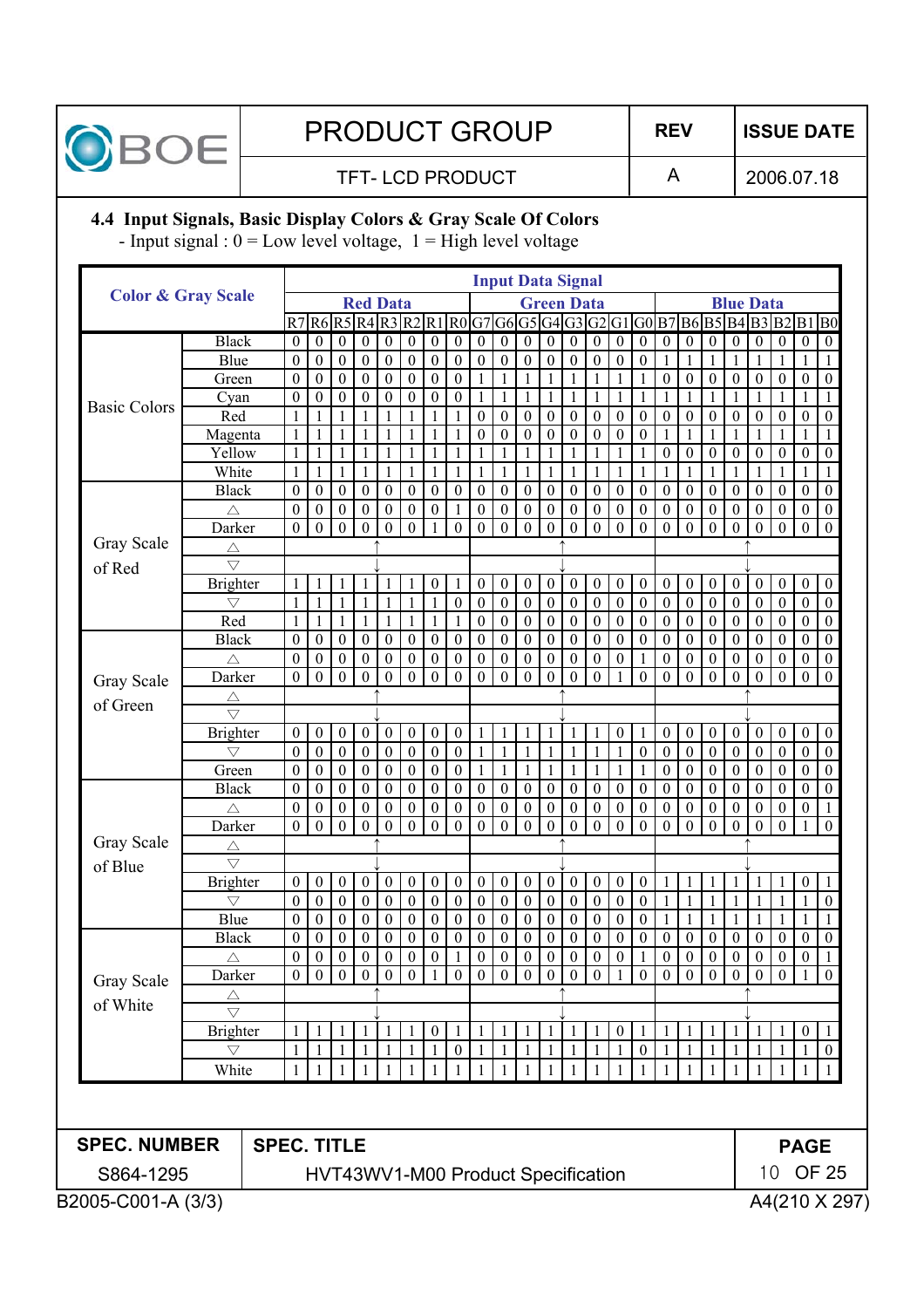

TFT-LCD PRODUCT A

2006.07.18

# **5.0 SIGNAL TIMING SPECIFICATION**

#### **5.1 Timing Parameters**

 $[ VDD=2.5V, AVDD=5.0V, GND=0V, TA=25°C]$ 

| <b>Parameter</b>                           | <b>Symbol</b>    | <b>Min</b>     | <b>Typ</b>               | <b>Max</b>               | Unit        | <b>Note</b>              |
|--------------------------------------------|------------------|----------------|--------------------------|--------------------------|-------------|--------------------------|
| Vsync frequency                            | $\rm f_{H}$      |                | 60                       | 75                       | Hz          |                          |
| Hsync frequency                            | $f_V$            |                | 31.5                     | 39.4                     | <b>KHz</b>  |                          |
| PCLK frequency                             | $F_{CLK}$        | 10             | 33.5                     | 50                       | <b>MHz</b>  |                          |
| PCLK pulse width                           | $T_{\text{CW}}$  | 8              |                          |                          | ns          |                          |
| Vsync setup time                           | $T_{\text{vst}}$ | 12             | -                        |                          | ns          |                          |
| Vsync hold time                            | $\rm T_{vhd}$    | 12             |                          |                          | ns          |                          |
| Hsync setup time                           | $T_{\text{hst}}$ | 12             | $\blacksquare$           |                          | ns          |                          |
| Hsync hold time                            | $\rm T_{hhd}$    | 12             | $\overline{a}$           |                          | ns          |                          |
| Data setup time                            | $T_{dsu}$        | $\overline{4}$ | $\overline{\phantom{a}}$ | -                        | ns          |                          |
| Data hold time                             | $\rm T_{dhd}$    | $\overline{2}$ | $\overline{a}$           | 15                       | ns          |                          |
| Time that Hsync<br>To 1 <sup>st</sup> Data | $T_{hsd}$        | $\overline{a}$ | 89                       | $\overline{a}$           | DCLK        | Only $\omega$<br>HV mode |
| Time that Hsync width                      | $T_{wh}$         | $\mathbf{1}$   | $\overline{\phantom{a}}$ | $\overline{\phantom{0}}$ | <b>DCLK</b> |                          |
| Time that Vsync width                      | $T_{\rm wv}$     | $\mathbf{1}$   |                          |                          | <b>DCLK</b> |                          |

| <b>SPEC. NUMBER</b> | $\mid$ SPEC. TITLE                 | <b>PAGE</b>  |
|---------------------|------------------------------------|--------------|
| S864-1295           | HVT43WV1-M00 Product Specification | 11 OF 25     |
| B2005-C001-A (3/3)  |                                    | A4(210 X 297 |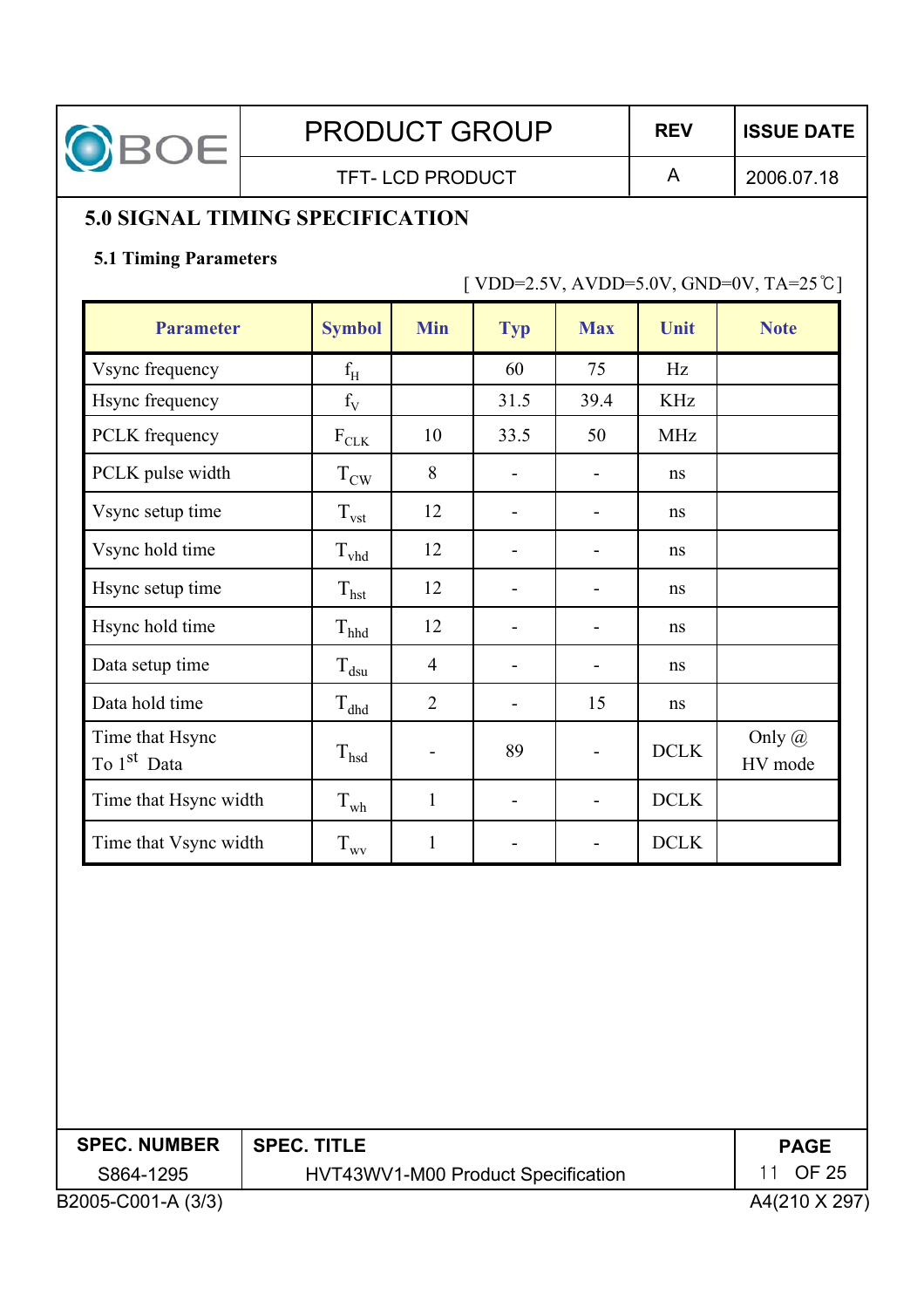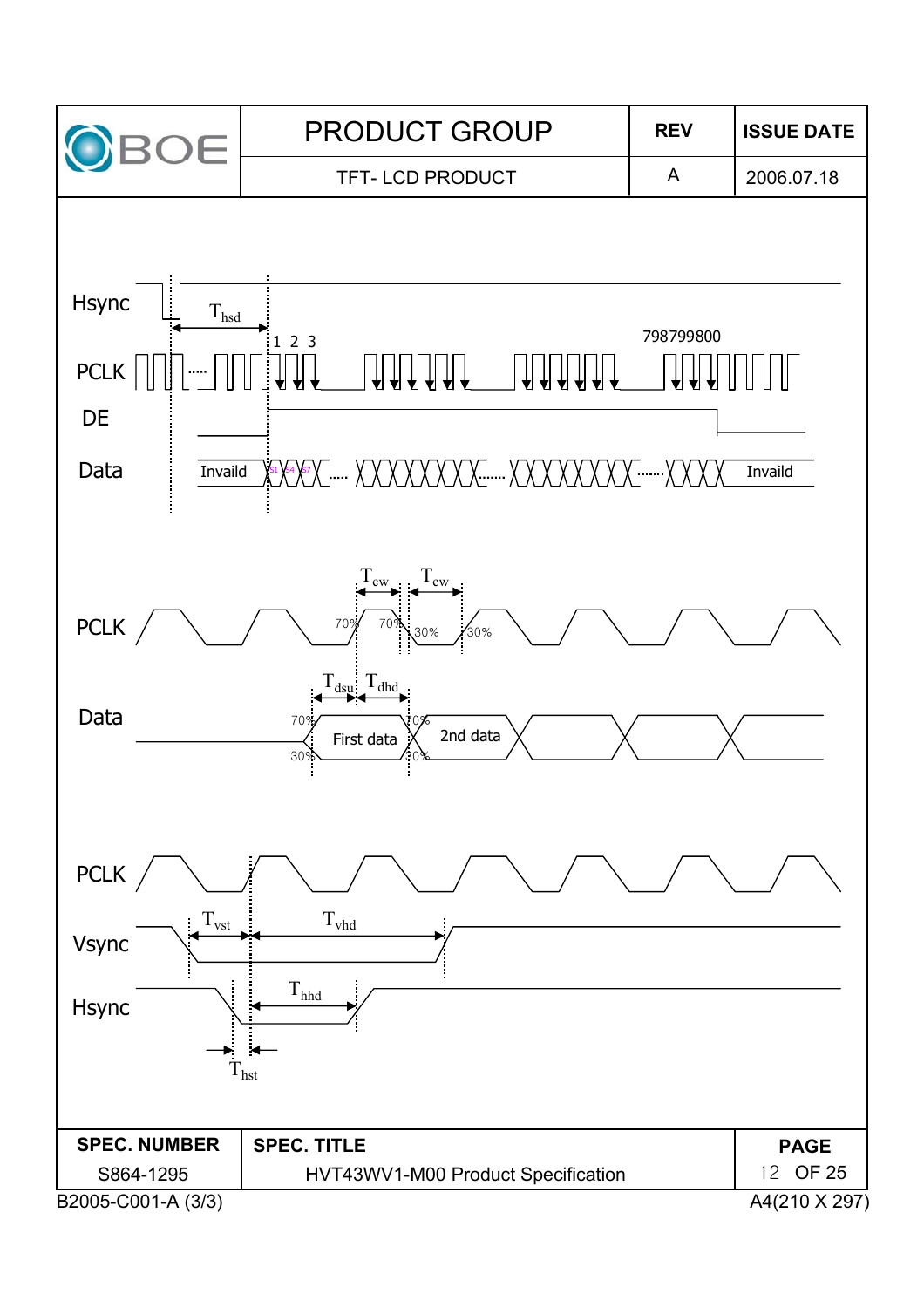| <b>PRODUCT GROUP</b>   | <b>REV</b> | <b>ISSUE DATE</b> |
|------------------------|------------|-------------------|
| <b>TFT-LCD PRODUCT</b> |            | 2006.07.18        |

#### **5.2 Power Sequence**

To prevent a latch-up or DC operation of the LCD module, the power on/off sequence shall be as shown in below

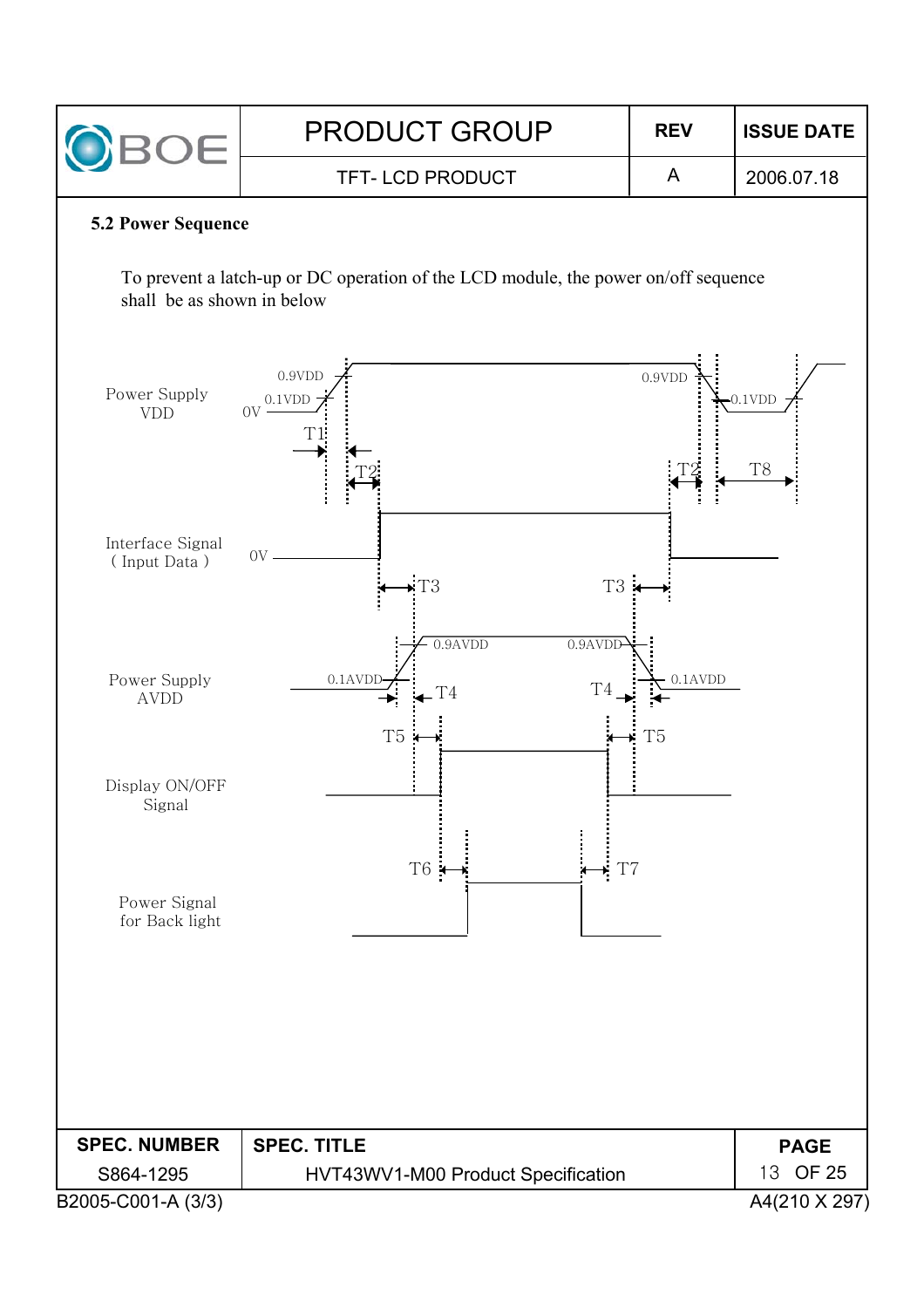

2006.07.18

| <b>Parameter</b> | <b>Min</b>       | <b>Typ</b> | <b>Max</b> | <b>Units</b> |
|------------------|------------------|------------|------------|--------------|
| T <sub>1</sub>   | 0                |            | 10         | ms           |
| T <sub>2</sub>   |                  |            | 50         | ms           |
| T <sub>3</sub>   | $\boldsymbol{0}$ |            | 50         | ms           |
| T <sub>4</sub>   | 0                |            | 10         | ms           |
| T <sub>5</sub>   |                  |            | 50         | ms           |
| T <sub>6</sub>   | 160              | ۰          |            | ms           |
| T7               | 160              |            |            | ms           |
| T <sub>8</sub>   |                  |            |            | sec          |

Notes:

- 1. When the power supply VDD is 0V, Keep the level of input signals on the low or keep high impedance.
- 2. Do not keep the interface signal high impedance when power is on.
- 3. Back Light must be turn on after display on signal .

| <b>SPEC. NUMBER</b> | <b>SPEC. TITLE</b>                 | <b>PAGE</b>   |
|---------------------|------------------------------------|---------------|
| S864-1295           | HVT43WV1-M00 Product Specification | 14 OF 25      |
| B2005-C001-A (3/3)  |                                    | A4(210 X 297) |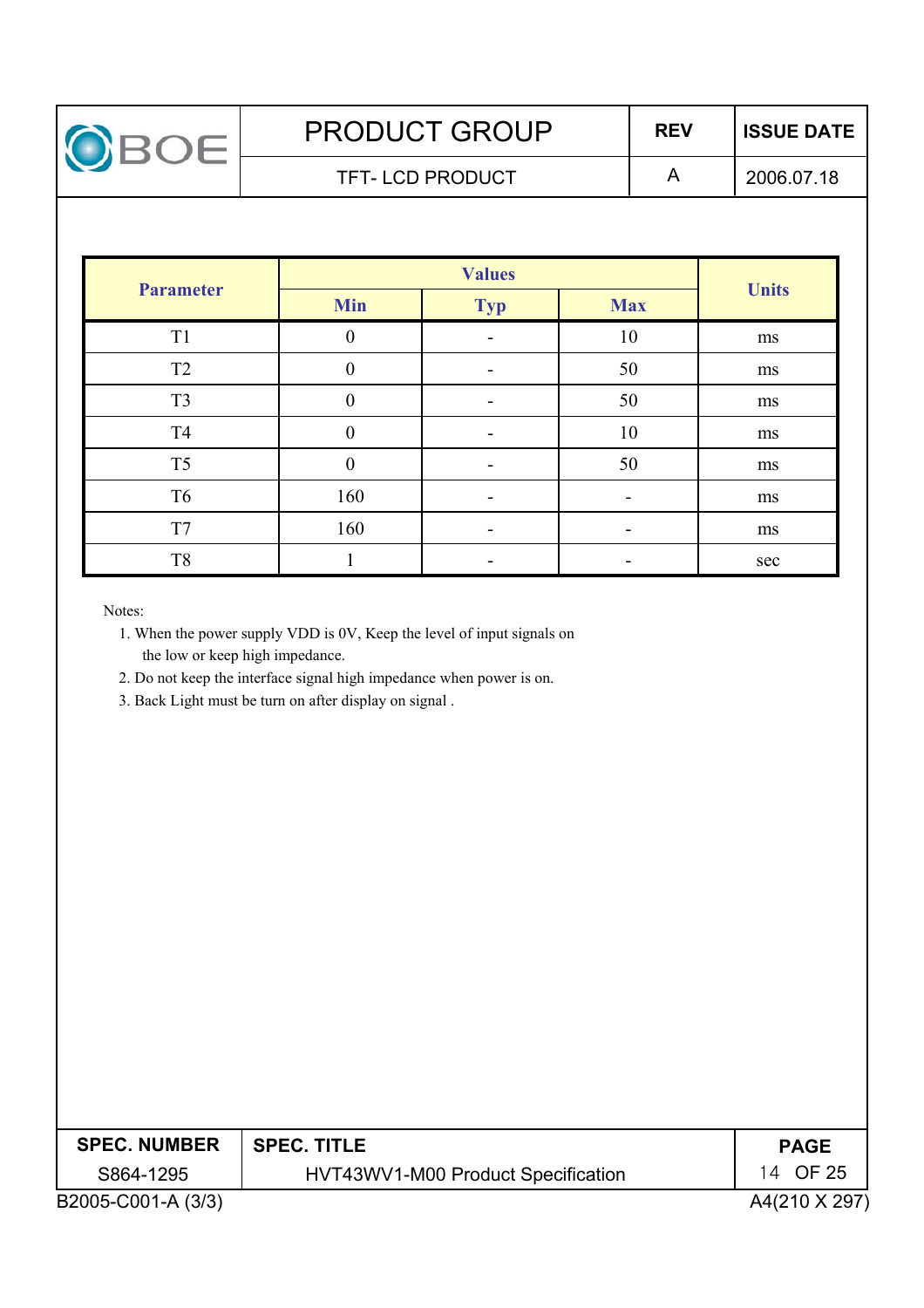

### **6.0 OPTICAL SPECIFICATION**

The test of Optical specification shall be measured in a dark room (ambient luminance  $\leq 1$  lux and temperature =  $25\pm2$ °C) with the equipment of Luminance meter system (Goniometer system and TOPCON BM-5) and test unit shall be located at an approximate distance 50cm from the LCD surface at a viewing angle of  $\Theta$  and  $\Phi$  equal to  $0^{\circ}$ . We refer to  $\Theta_{\Theta=0}$  (= $\Theta_3$ ) as the 3 o'clock direction (the "right"),  $\Theta_{\mathcal{O}=90}$  (=  $\Theta_{12}$ ) as the 12 o'clock direction ("upward"),  $\Theta_{\mathcal{O}=180}$  (=  $\Theta_{9}$ ) as the 9 o'clock direction ("left") and  $\Theta_{Q=270}(=\Theta_6)$  as the 6 o'clock direction ("bottom"). While scanning  $\Theta$  and/or Ø, the center of the measuring spot on the Display surface shall stay fixed.

|                     | <b>Parameter</b>             |                    | <b>Symbol</b>                                  | <b>Condition</b>                 | <b>Min</b> | <b>Typ</b> | <b>Max</b>               | Unit              | <b>Remark</b> |
|---------------------|------------------------------|--------------------|------------------------------------------------|----------------------------------|------------|------------|--------------------------|-------------------|---------------|
|                     | Horizontal                   |                    | $\Theta_{3}$                                   |                                  | 80         | 85         |                          | Deg.              |               |
| Viewing<br>Angle    |                              |                    | $\Theta$ <sub>9</sub>                          | CR > 10                          | 80         | 85         | $\overline{\phantom{0}}$ | Deg.              | Note 1        |
|                     | Vertical                     |                    | $\Theta_{12}$                                  |                                  | 80         | 85         | -                        | Deg.              |               |
|                     |                              |                    | $\Theta_6$                                     |                                  | 80         | 85         | $\overline{\phantom{0}}$ | Deg.              |               |
|                     | Contrast ratio               |                    | CR                                             |                                  | 300        | 400        | $\overline{\phantom{0}}$ |                   | Note 2        |
| Luminance of White  |                              |                    | $Y_{w}$                                        |                                  | 150        | 200        | $\overline{a}$           | cd/m <sup>2</sup> | Note 3        |
|                     | White                        |                    | $W_{x}$                                        |                                  | 0.261      | 0.311      | 0.361                    |                   |               |
|                     |                              |                    | $W_{y}$                                        |                                  | 0.284      | 0.334      | 0.384                    |                   |               |
|                     |                              |                    | $R_{x}$                                        | $\Theta = 0^{\circ}$<br>(Center) | 0.539      | 0.589      | 0.639                    |                   |               |
| Reproduction        | Red                          |                    | $R_{y}$                                        |                                  | 0.312      | 0.362      | 0.412                    |                   |               |
| of color            |                              |                    | $G_{x}$                                        | Normal                           | 0.289      | 0.339      | 0.389                    |                   | Note 4        |
|                     | Green                        |                    | $G_{v}$                                        | Viewing<br>Angle                 | 0.528      | 0.578      | 0.628                    |                   |               |
|                     |                              |                    | $B_{x}$                                        |                                  | 0.095      | 0.145      | 0.195                    |                   |               |
|                     | Blue                         |                    | $B_{v}$                                        |                                  | 0.052      | 0.102      | 0.152                    |                   |               |
|                     | Response Time( $T_r + T_d$ ) |                    |                                                |                                  |            | 35         | 50                       | ms                | Note 5        |
|                     |                              |                    |                                                |                                  |            |            |                          |                   |               |
| <b>SPEC. NUMBER</b> |                              | <b>SPEC. TITLE</b> |                                                |                                  |            |            |                          |                   | <b>PAGE</b>   |
| S864-1295           |                              |                    | 15 OF 25<br>HVT43WV1-M00 Product Specification |                                  |            |            |                          |                   |               |

#### $[VDD = 2.5V, AVDD = 5.0V, Frame rate = 60(75)Hz, Pclk = 33.5(41.6)Mhz, I<sub>BI</sub> = 20mA$  Ta = 25 ± 2 °C ]

B2005-C001-A (3/3) A4(210 X 297)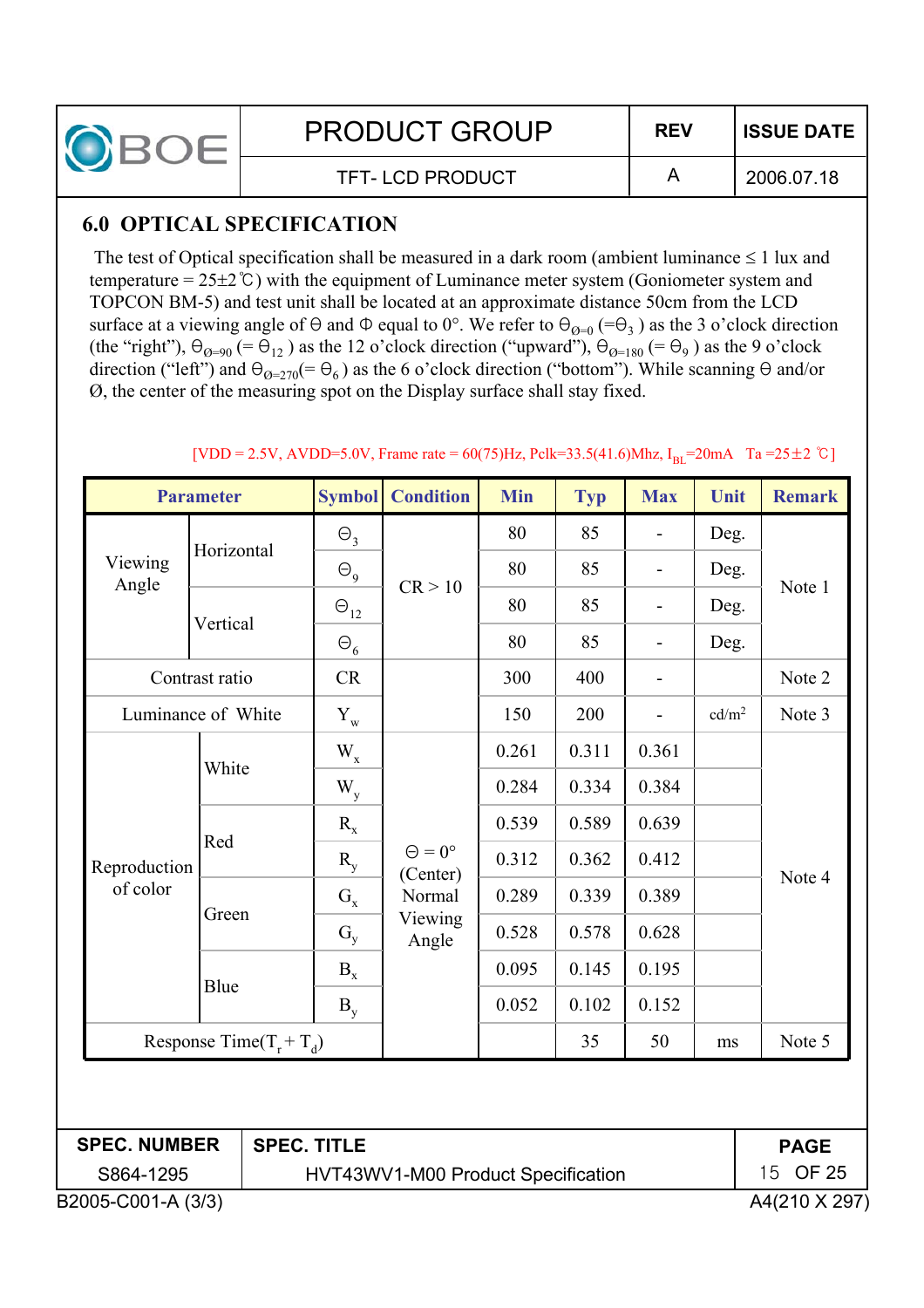

#### **Note :**

- 1. Viewing angle is the angle at which the contrast ratio is greater than 10. The viewing are determined for the horizontal or 3, 9 o'clock direction and the vertical or 6, 12 o'clock direction with respect to the optical axis which is normal to the LCD surface.
- 2. Contrast measurements shall be made at viewing angle of  $\theta$ = 0° and at the center of the LCD surface. Luminance shall be measured with all pixels in the view field set first to white, then to the dark (black) state. (See FIGURE 1 shown in Appendix) Luminance Contrast Ratio (CR) is defined mathematically.

Luminance when displaying a white raster Luminance when displaying a black raster  $CR$ 

- 3. Center Luminance of white is defined as the LCD surface. Luminance shall be measured with all pixels in the view field set first to white. This measurement shall be taken at the locations shown in FIGURE 2 for a total of the measurements per display.
- 4. The color chromaticity coordinates specified in Table 4. shall be calculated from the spectral data measured with all pixels first in red, green, blue and white. Measurements shall be made at the center of the panel.
- 5. The electro-optical response time measurements shall be made as FIGURE 3 shown in Appendix by switching the "data" input signal ON and OFF. The times needed for the luminance to change from 10% to 90% is Td, and 90% to 10% is Tr.

| <b>SPEC. NUMBER</b> | <b>SPEC. TITLE</b>                 | <b>PAGE</b>   |
|---------------------|------------------------------------|---------------|
| S864-1295           | HVT43WV1-M00 Product Specification | 16 OF 25      |
| B2005-C001-A (3/3)  |                                    | A4(210 X 297) |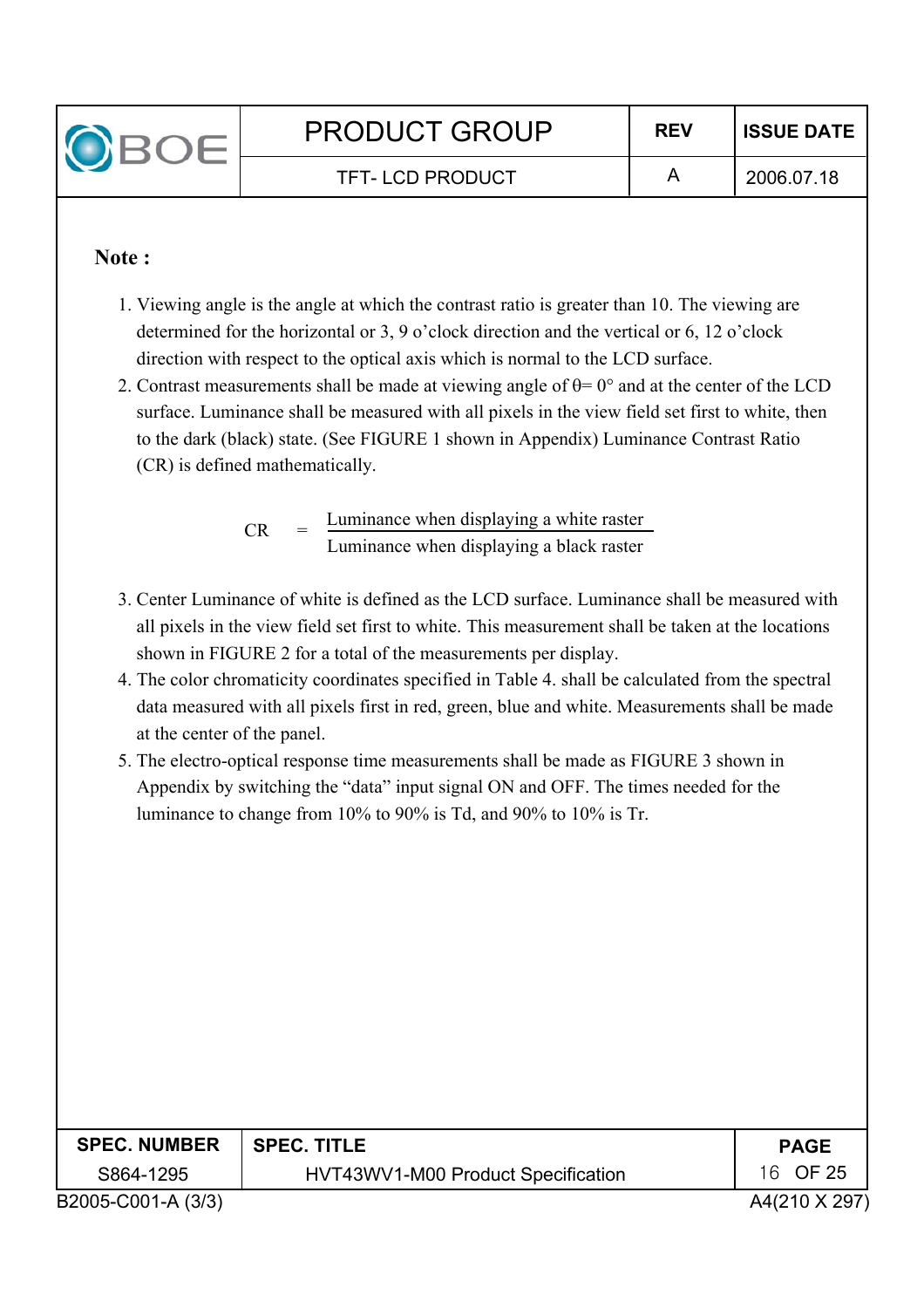| OBOE                                                                                 | <b>PRODUCT GROUP</b>   | <b>REV</b> | <b>ISSUE DATE</b> |  |  |
|--------------------------------------------------------------------------------------|------------------------|------------|-------------------|--|--|
|                                                                                      | <b>TFT-LCD PRODUCT</b> | A          | 2006.07.18        |  |  |
| <b>7.0 MECHANICAL CHARACTERISTICS</b>                                                |                        |            |                   |  |  |
| <b>7.1 Dimensional Requirements</b>                                                  |                        |            |                   |  |  |
| FIGURE 4 (located in Appendix) shows mechanical outlines for the model HVT43WV1-M00. |                        |            |                   |  |  |
| Other parameters are shown in Table 5.                                               |                        |            |                   |  |  |

| <b>Parameter</b>    | <b>Specification</b>                              | Unit   |
|---------------------|---------------------------------------------------|--------|
| Dimensional outline | $106.0 \times 69.8 \times 3.2$                    | mm     |
| Weight              | 49                                                | gram   |
| Active area         | $93.6(H) \times 56.16(V)$                         | mm     |
| Pixel pitch         | $0.117(H) \times 0.117(V)$                        | mm     |
| Number of pixels    | $800(H) \times 480(V)$ (1 pixel = R + G + B dots) | pixels |
| Back-light          | Edge side 10-LEDs type                            |        |

|  |  | <table 5.="" dimensional="" parameters=""></table> |
|--|--|----------------------------------------------------|
|  |  |                                                    |

#### **7.2 Clearness and Polarizer Hardness**.

The surface of the LCD has an clear film to increase visibility and a hard coating to reduce scratching.

#### **7.3 Light Leakage**

There shall not be visible light from the back-lighting system around the edges of the screen as seen from a distance 50cm from the screen with an overhead light level of 350 [lux.]

| <b>SPEC. NUMBER</b> | <b>SPEC. TITLE</b>                 | <b>PAGE</b>   |
|---------------------|------------------------------------|---------------|
| S864-1295           | HVT43WV1-M00 Product Specification | OF 25         |
| B2005-C001-A (3/3)  |                                    | A4(210 X 297) |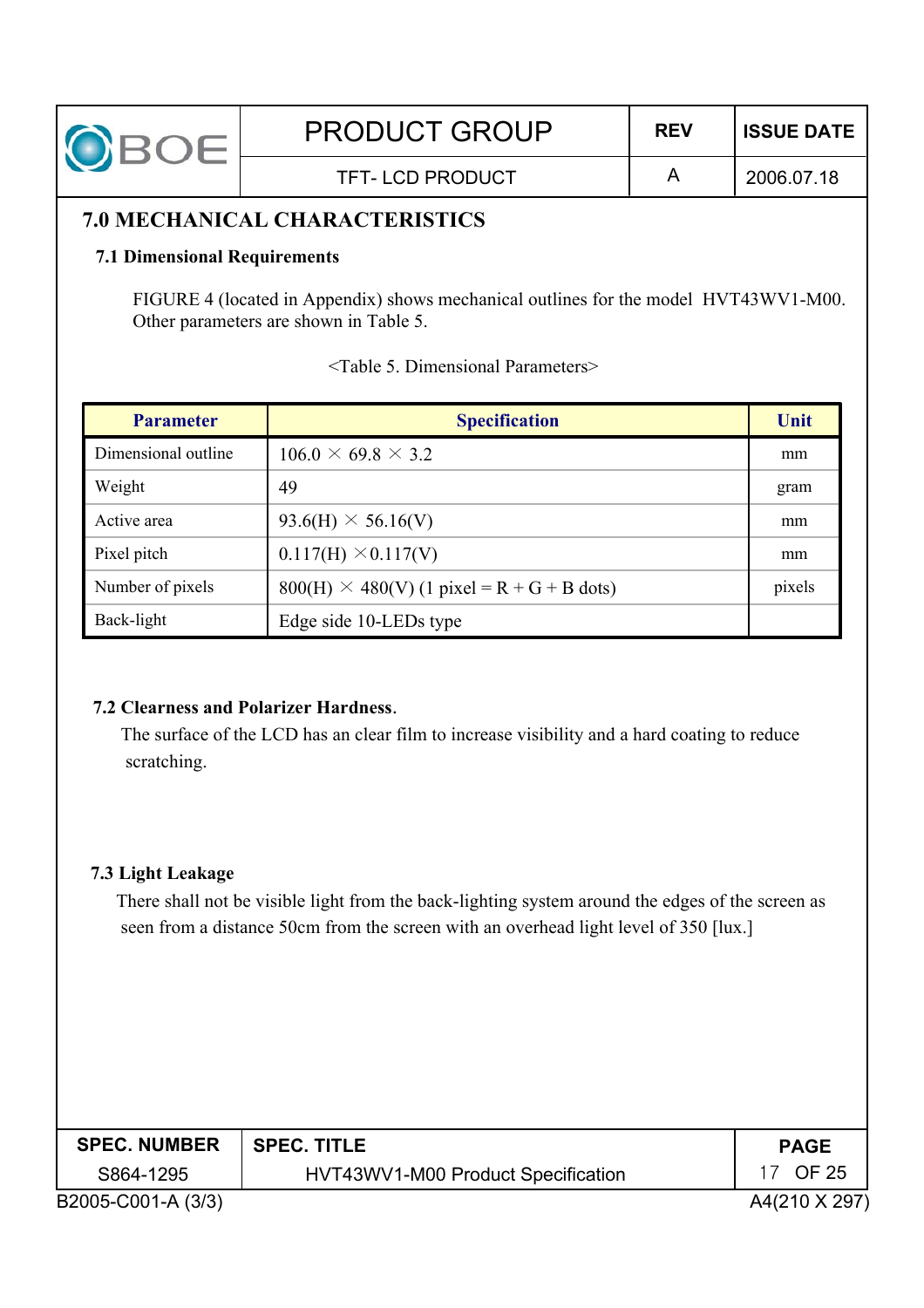

TFT-LCD PRODUCT A

**8.0 RELIABLITY**

The Reliability test items and its conditions are shown in below.

<Table 6. Reliability Test Parameters >

| N <sub>o</sub> | <b>Test Items</b>                                         | <b>Conditions</b>                                                   |
|----------------|-----------------------------------------------------------|---------------------------------------------------------------------|
| 1              | <b>High Temperature Storage Test</b>                      | $Ta = 70^{\circ}C$ , 240 hrs                                        |
| 2              | Low Temperature Storage Test                              | Ta = $-30^{\circ}$ C, 240 hrs                                       |
| $\overline{3}$ | <b>High Temperature Operation Test</b>                    | $Ta = 60^{\circ}C$ , 240 hrs                                        |
| 4              | Low Temperature Operation Test                            | $Ta = -20^{\circ}C$ , 240 hrs                                       |
| 5              | High Temp. and High Humidity<br>Storage                   | $T = 60^{\circ}C$ , 90%RH for 240hr<br>(But no condensation dew)    |
| 6              | High Temperature & High Humidity<br><b>Operation Test</b> | $Ta = 60^{\circ}C$ , 90%RH, 240 hrs                                 |
| $\overline{7}$ | <b>Thermal Shock Test</b>                                 | Ta = $-30^{\circ}$ C $\leftrightarrow$ 70 <sup>°</sup> C, 100 cycle |
| 8              | <b>Altitude Test</b>                                      | 40000ft (25℃) 24H                                                   |
| 9              | <b>ON/OFF Test</b>                                        | 10sec/10sec, Manual 1000 cycle                                      |
| 10             | <b>PCT</b>                                                | 2 atm, 120 °C, 100%, 24H, Contact                                   |
| 11             | Electrostatic Discharge Test<br>(Non-Operating)           | $150pF,330\Omega$ , $\pm 6KV(Context), \pm 8KV(Air)$                |

| <b>SPEC. NUMBER</b> | SPEC. TITLE                        | <b>PAGE</b>   |
|---------------------|------------------------------------|---------------|
| S864-1295           | HVT43WV1-M00 Product Specification | 18 OF 25      |
| B2005-C001-A (3/3)  |                                    | A4(210 X 297) |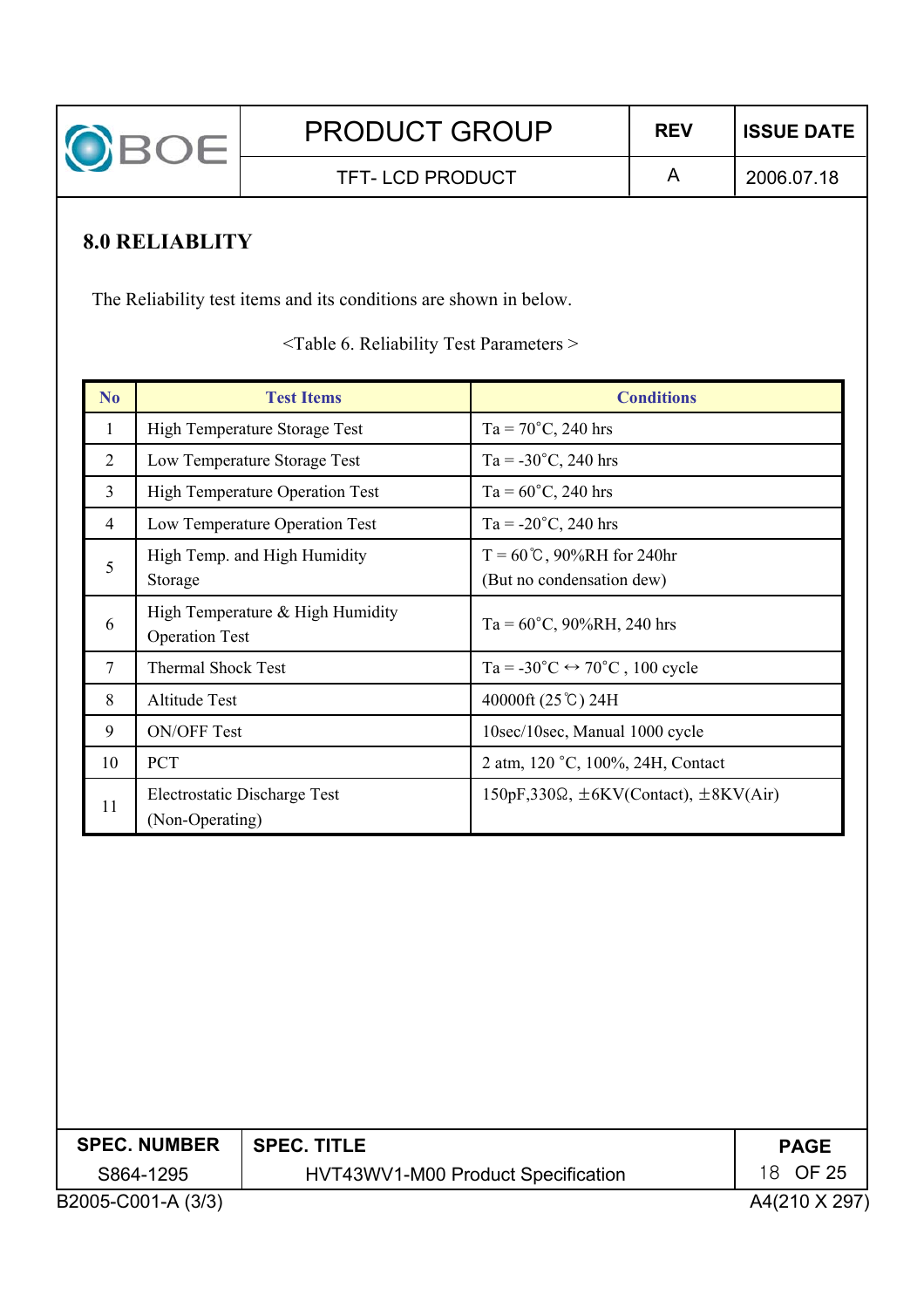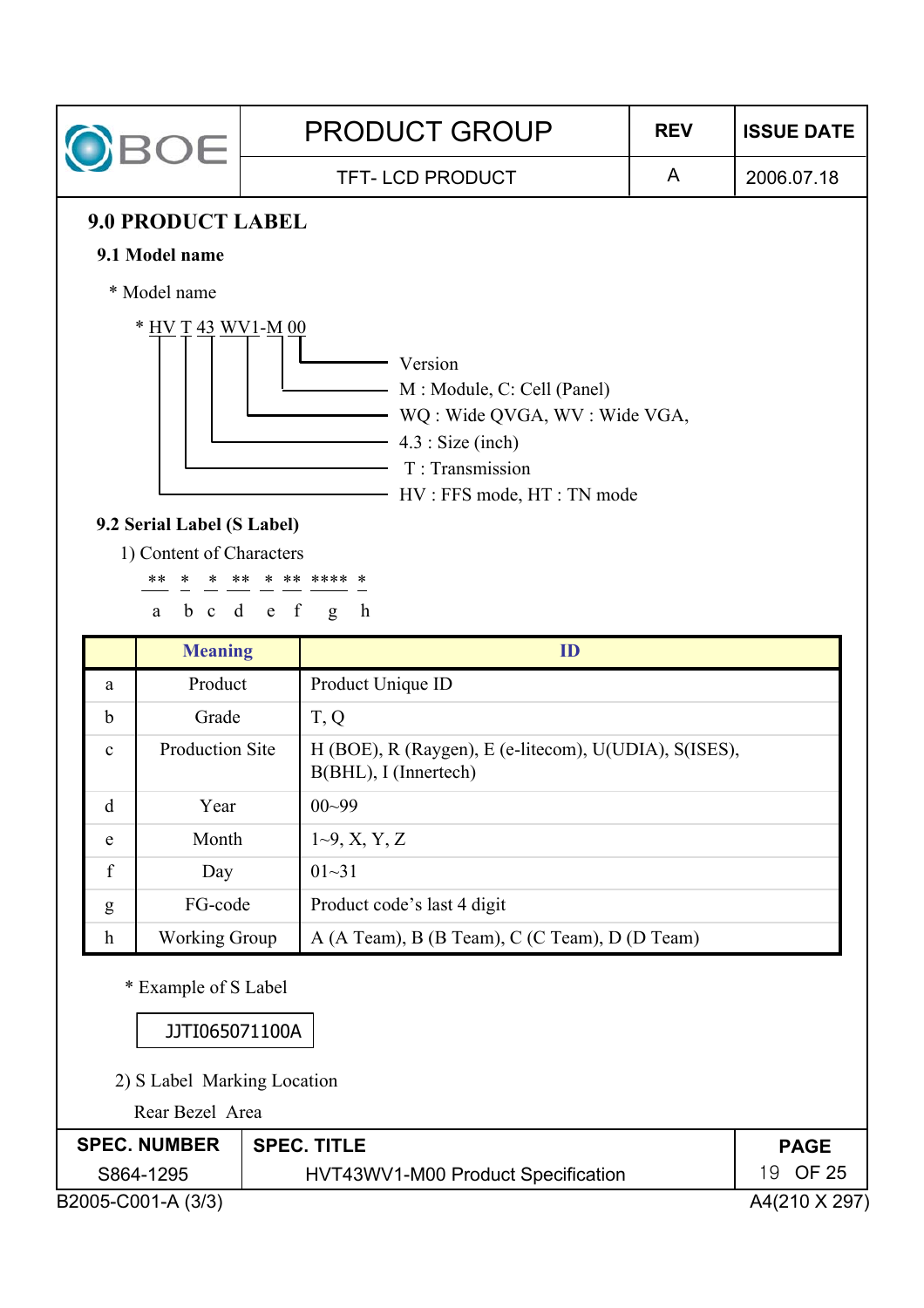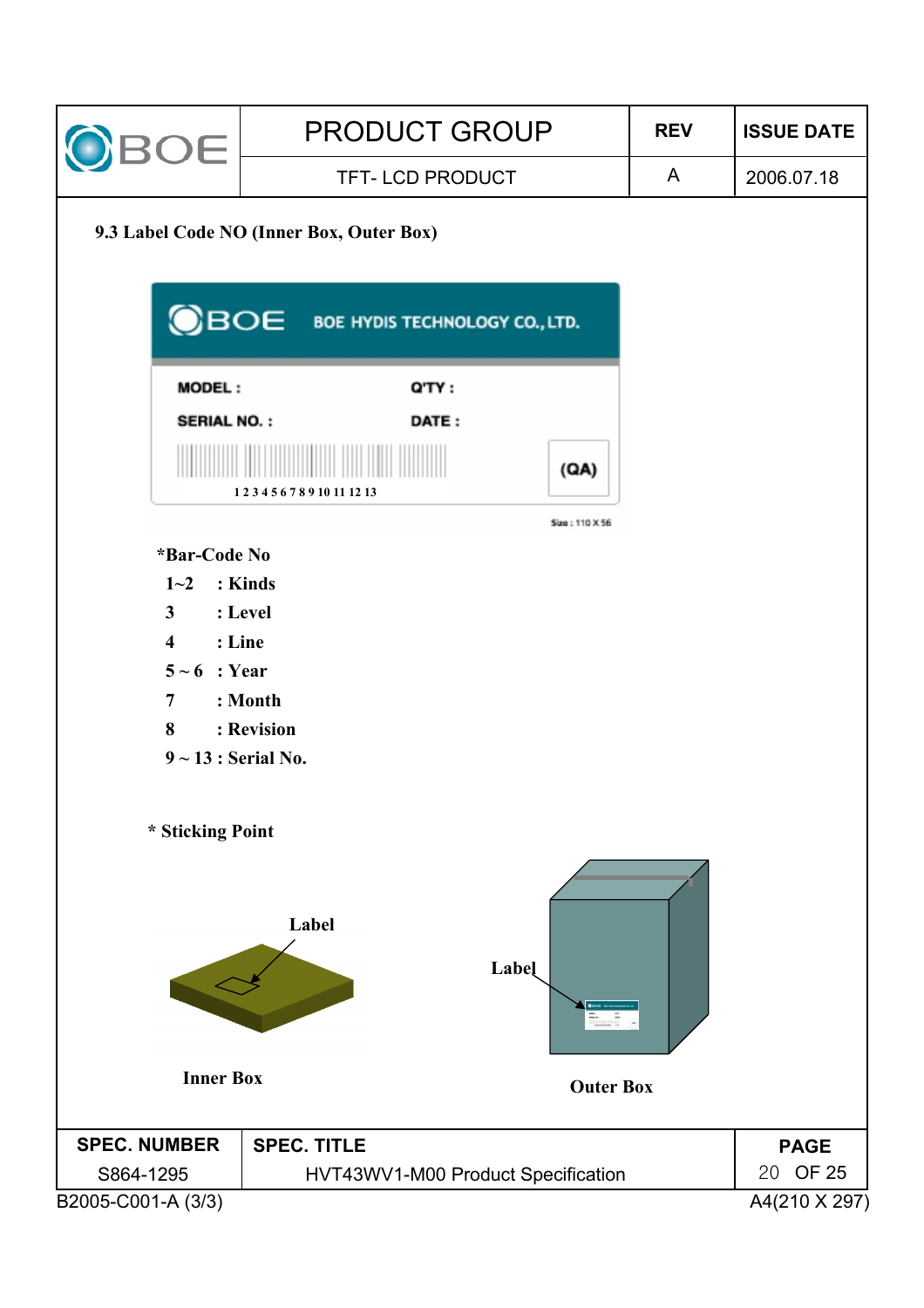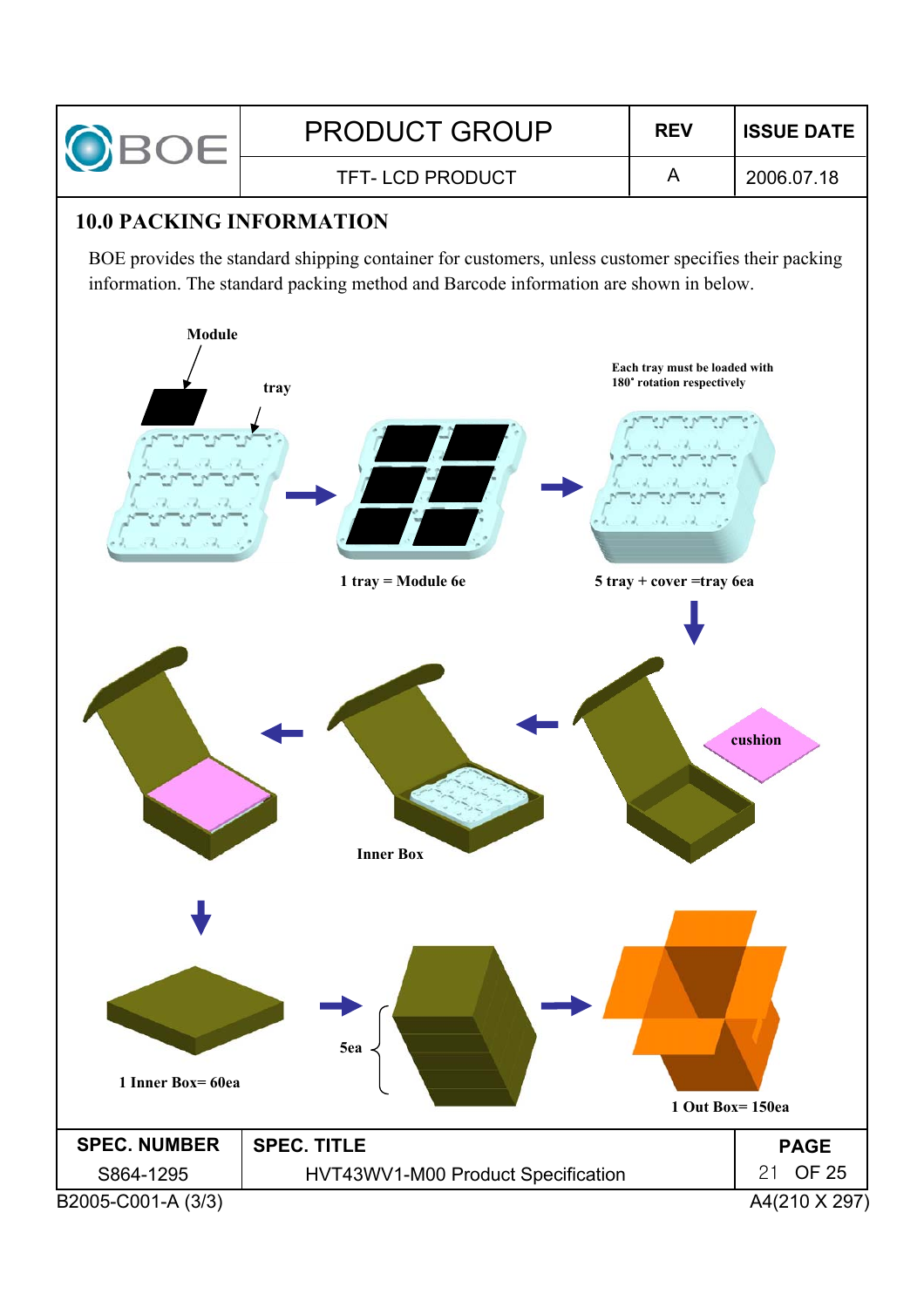

2006.07.18

- (1) Cautions when taking out the module
- Pick the pouch only, when taking out module from a shipping package.
- (2) Cautions for handling the module
	- As the electrostatic discharges may break the LCD module, handle the LCD module with care. Peel a protection sheet off from the LCD panel surface as slowly as possible.
	- As the LCD panel and back light element are made from fragile glass material, impulse and pressure to the LCD module should be avoided.
	- As the surface of the polarizer is very soft and easily scratched, use a soft dry cloth without chemicals for cleaning.
	- Do not pull the interface connector in or out while the LCD module is operating.
	- Put the module display side down on a flat horizontal plane.
	- Handle connectors and cables with care.
- (3) Cautions for the operation
	- When the module is operating, do not lose CLK, ENAB signals. If any one of these signals is lost, the LCD panel would be damaged.
	- Obey the supply voltage sequence. If wrong sequence is applied, the module would be damaged.
- (4) Cautions for the atmosphere
	- Dew drop atmosphere should be avoided.
	- Do not store and/or operate the LCD module in a high temperature and/or humidity atmosphere. Storage in an electro-conductive polymer packing pouch and under relatively low temperature atmosphere is recommended.
- (5) Cautions for the module characteristics
	- Do not apply fixed pattern data signal to the LCD module at product aging.
	- Applying fixed pattern for a long time may cause image sticking.
- (6) Other cautions
	- Do not disassemble and/or re-assemble LCD module.
	- Do not re-adjust variable resistor or switch etc.
	- When returning the module for repair or etc., Please pack the module not to be broken. We recommend to use the original shipping packages.

| <b>SPEC. NUMBER</b> | <b>SPEC. TITLE</b>                 | <b>PAGE</b>   |
|---------------------|------------------------------------|---------------|
| S864-1295           | HVT43WV1-M00 Product Specification | 22 OF 25      |
| B2005-C001-A (3/3)  |                                    | A4(210 X 297) |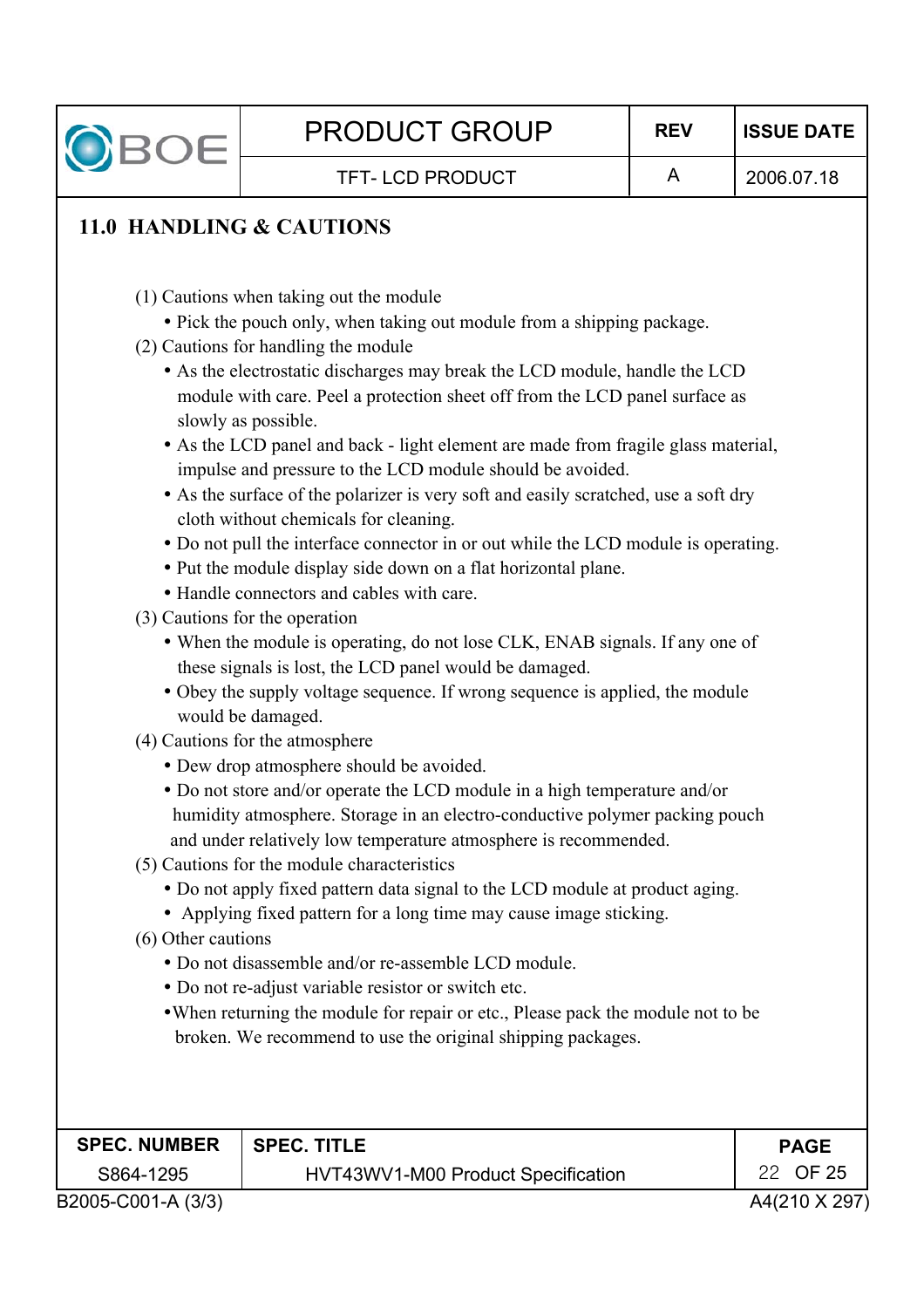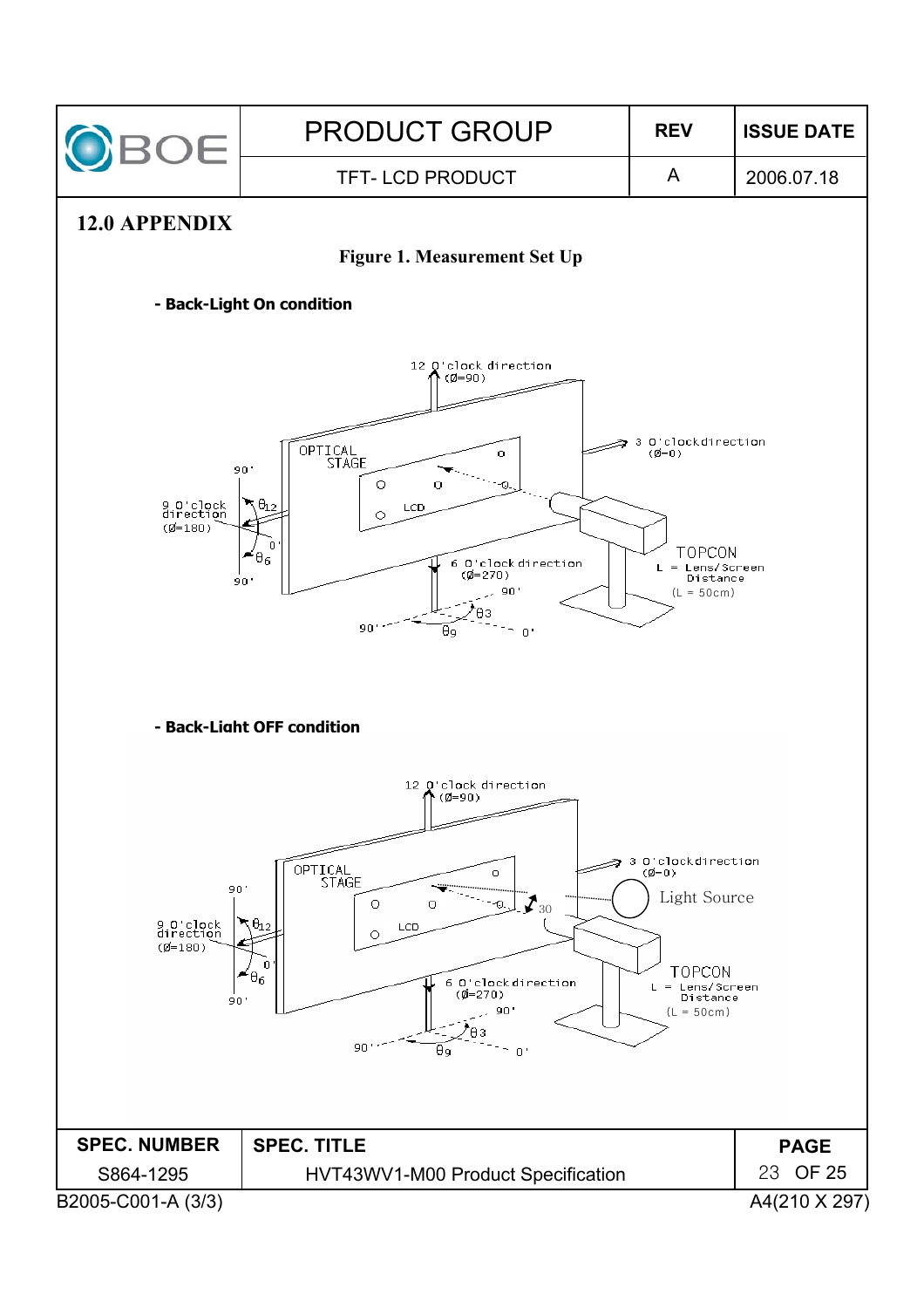